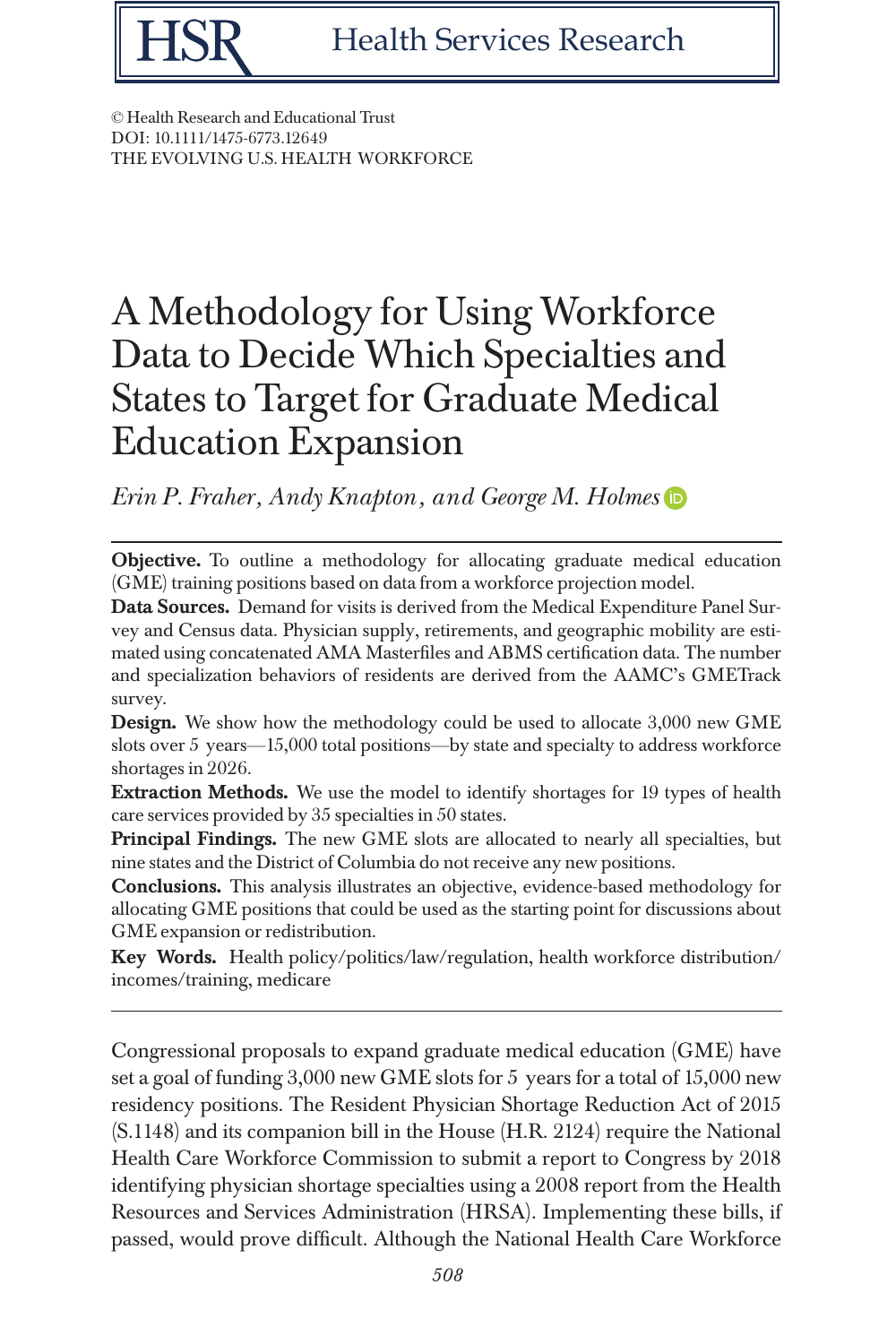Commission was authorized by the Affordable Care Act, it has not been funded and HRSA's 2008 workforce projections are now outdated. Another bill, Training Tomorrow's Doctors Today Act (H.R. 1201), requires the General Accounting Office (GAO) to identify physician shortage specialties and in August of 2015, 27 members of the House Ways and Means and Energy and Commerce Committees asked GAO to evaluate the current structure of the nation's federally funded GME programs and provide recommendations for improvements (Brady and McMorris Rodgers 2015).

Even if the Workforce Commission, HRSA, or GAO had accurate data on physician workforce shortages, they would have to develop a methodology to translate the data into information that policy makers could use to determine how new positions should be allocated by state and by specialty. The purpose of this article was to outline such a methodology and use a case example to illustrate how the methodology could be applied. The methodology draws on data from the FutureDocs Forecasting  $Tool<sub>i</sub><sup>1</sup>$  which was developed by the University of North Carolina at Chapel Hill—but any robust forecasting model could be used. We base the case example on an expansion of 3,000 GME slots each year for 5 years as this is the target included in multiple bills submitted to Congress. The goal of this analysis is not to evaluate whether the proposed expansion is appropriate but to outline a methodology for how workforce data could be used to allocate the new GME positions by state and specialty to address population health needs.

## **METHODS**

#### Model Overview

The FutureDocs Forecasting Tool is a model that estimates the (1) demand for health care services (e.g., visits) for 19 types of health care services in inpatient, outpatient (office-based and outpatient), and emergency room settings; (2) supply of physicians in 35 specialties; and (3) capacity of physician supply to meet health care services use from 2013 to 2030. We define capacity as the

Address correspondence to Erin P. Fraher, Ph.D., M.P.P., Cecil G. Sheps Center for Health Services Research and the Department of Family Medicine, University of North Carolina at Chapel Hill, 725 MLK Blvd. CB #7590, Chapel Hill, NC 27599-7590; e-mail: erin\_fraher@unc.edu. Andy Knapton, M.Sc., is with the SMAP Limited, Winchester, UK. George M. Holmes, Ph.D., is with the Cecil G. Sheps Center for Health Services Research and the Department of Health Policy and Management, Gillings School of Global Public Health, University of North Carolina at Chapel Hill, Chapel Hill, NC.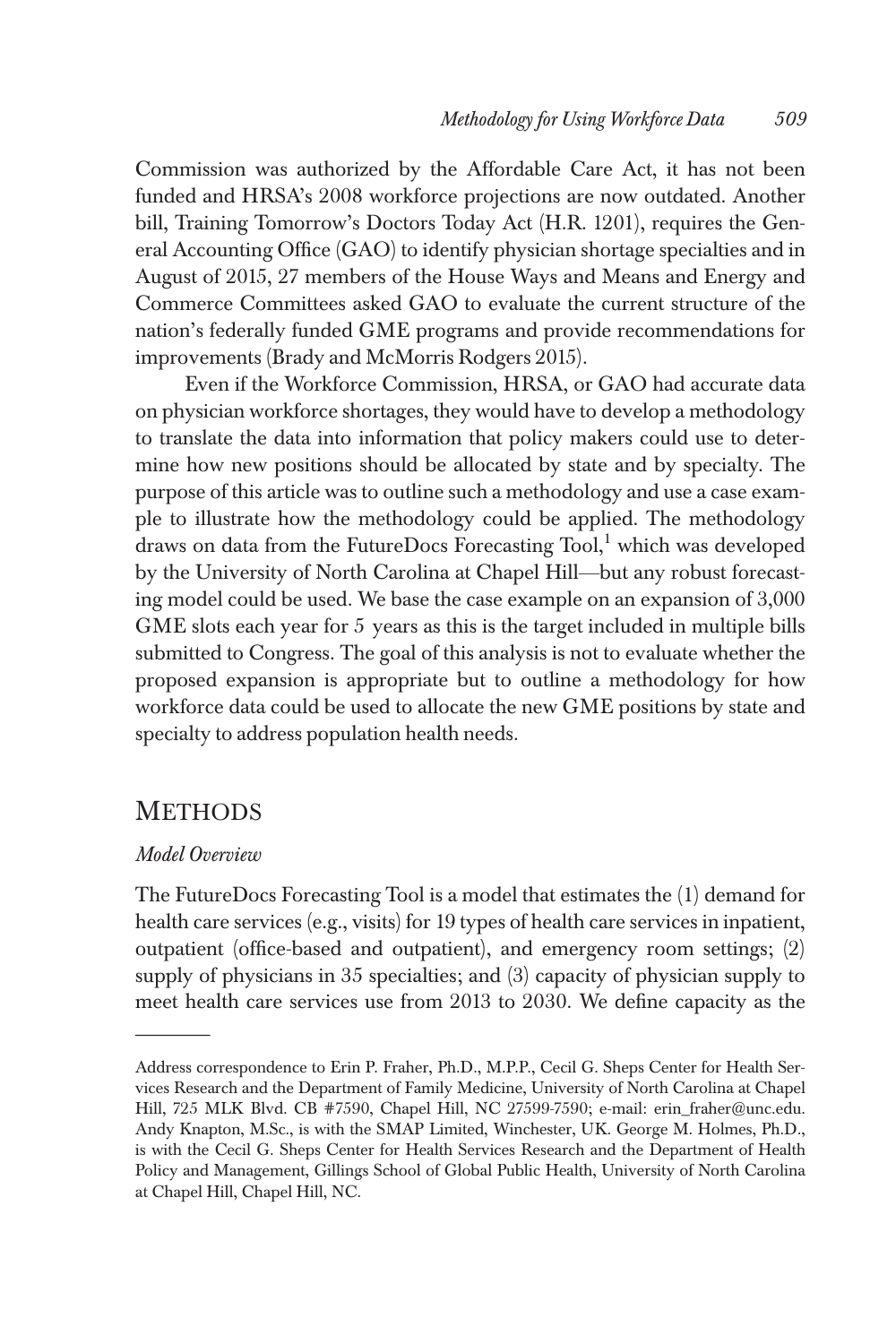estimated number of visits physicians in a given state can supply divided by the number of visits patients will use for 19 types of health care services. The capacity measure (henceforth called a "shortage surplus ratio") is a ratio that describes whether a state faces a shortage or surplus of physicians to meet demand for 19 types of health care services. A shortage/surplus ratio of 1 indicates that the workforce is in balance, ratios less than 1 indicate demand is greater than supply ("shortage"), and ratios greater than 1 indicate a surplus capacity. The further from 1 the ratio, the more pronounced the imbalance.

#### Data

Demand. Health care use was categorized into 19 "clinical service areas" defined by the Agency for Healthcare Research and Quality (AHRQ) Clinical Classification System, plus a preventive care category. We estimated the demand for each of these 19 types of health care service settings using indirect estimate methods (Rao 2003). To do this, we calculated the visits to outpatient (office-based and outpatient), emergency room, and inpatient settings for each respondent in the 2008 and 2009 Medical Expenditure Panel Survey (MEPS) data. For each county in the United States, we reweighted the MEPS population to represent the county based on factors known to influence health care use: sociodemographics (age, gender, race/ethnicity); socioeconomics (family income below federal poverty guidelines); markers of health risk and status (current smoker, obesity, and having been diagnosed with diabetes); and an indicator for whether the respondent is uninsured. Respondents sharing the county's region and rurality were given a higher weight in the initial iteration. County data came from multiple sources; age/sex/race/ethnicity profiles came from the U.S. Census Bureau (2013). Current poverty estimates come from the Small Area Income and Poverty Estimates program (U.S. Census Bureau 2014). Area estimates of rates of smoking, obesity, and diabetes diagnosis are obtained from the County Health Rankings data produced by the University of Wisconsin (which are largely derived from Behavioral Risk Factor Surveillance System [BRFSS] estimates; University of Wisconsin Population Health Institute 2015). Insurance coverage rates are obtained from the Small Area Health Insurance Estimates program at the U.S. Census Bureau (2014). Annual forecast estimates of county-level age, sex, and race/ethnicity estimates for 2010–2030 are obtained from ProximityOne, a commercial firm compiling statistical data (ProximityOne 2015).

A limitation of using visit-based data from MEPS is that patient visits are assigned to the primary specialty of the physician who saw the patient during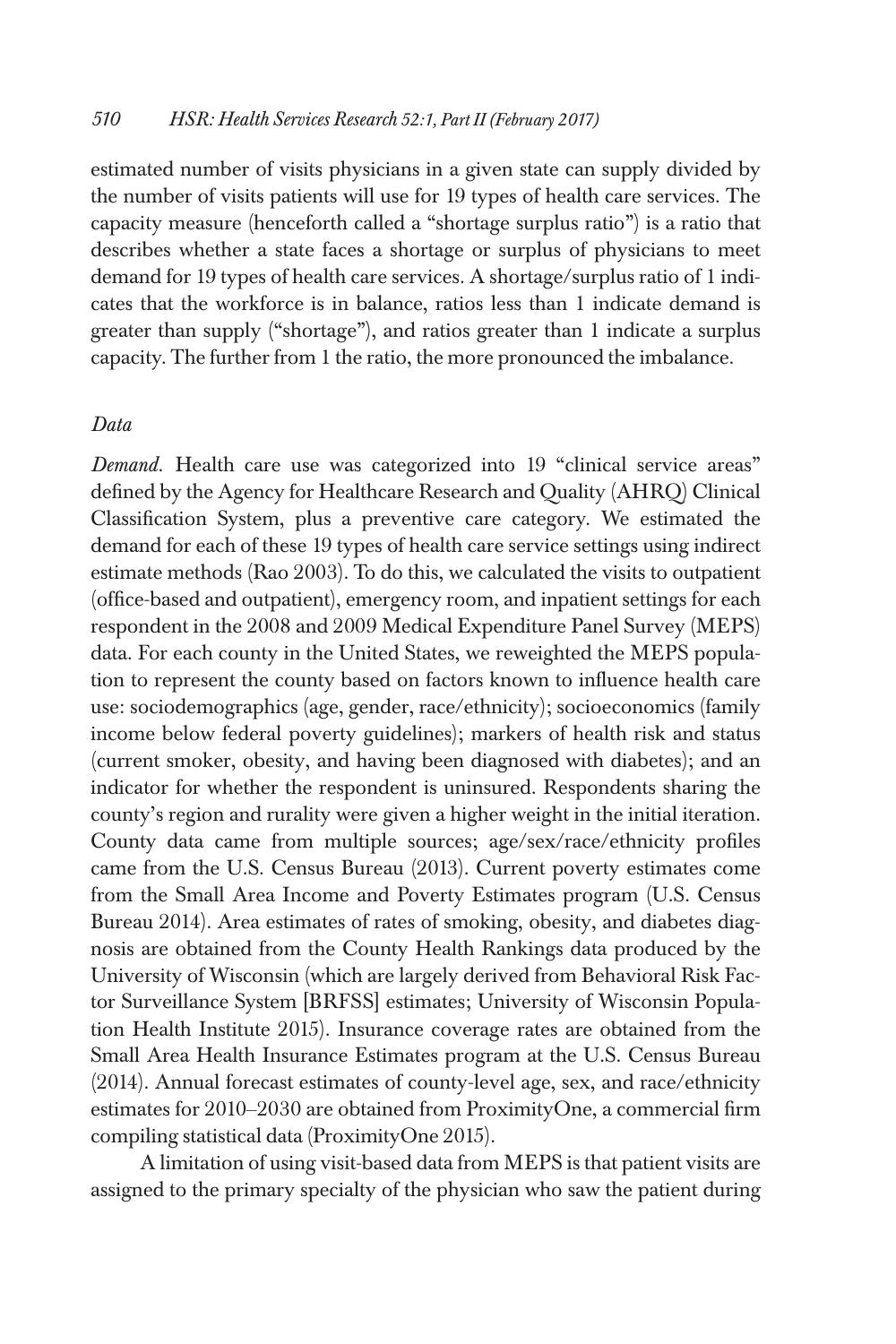the visit. This means that no visits are assigned to the specialties of anesthesiology, radiology, and pathology. Therefore, the methodology described in this paper does not identify changes in GME for these specialties.

Supply. Gresenz, Auerbach, and Duarte (2013) note that physician microsimulation models require combining information from multiple sources on the current supply of providers and their specialty type; flows into and out of the physician workforce; and information about the type of services provided by physicians.

*Baseline Supply*. To establish the baseline number of physicians in 2013, we used data from the American Medical Association's (AMA) Physician Masterfile (MF) together with certification data from the American Board of Medical Specialties (ABMS). The model includes all physicians listed as actively working according to the AMA MF, including those in direct patient care, administration, medical research, or teaching. Physicians classified as retired, semiretired, or not active were excluded. Physicians whose major professional activity was unclassified in the Masterfile were included. Physicians in training —residents and fellows—were excluded from the baseline supply but are included in the Graduate Medical Education (GME) pipeline described below. Federal physicians were included as they often provide health care services to civilians during and after retiring from federal service. To simplify the model, we collapsed the 315 specialties in the AMA MF into 35 categories. The decision rules governing how we used AMA and ABMS specialty categories to assign physicians to specialties are described in detail on the model website.<sup>2</sup> In brief, we grouped specialties according to their training pathways. For example, pediatric surgery, which branches from surgery, is grouped with surgery; pediatric subspecialties such as pediatric nephrology and pediatric endocrinology, which branch from pediatrics, are grouped with pediatrics. The exceptions to this rule are adult internal medicine subspecialties, which are each placed within their own categories for modeling purposes (e.g., endocrinology, cardiology, nephrology).

Full-Time Equivalents. Measuring full-time equivalent (FTE) hours in direct patient care is a more accurate reflection of physician supply than a simple head count. Models must also account for the fact that hours worked vary by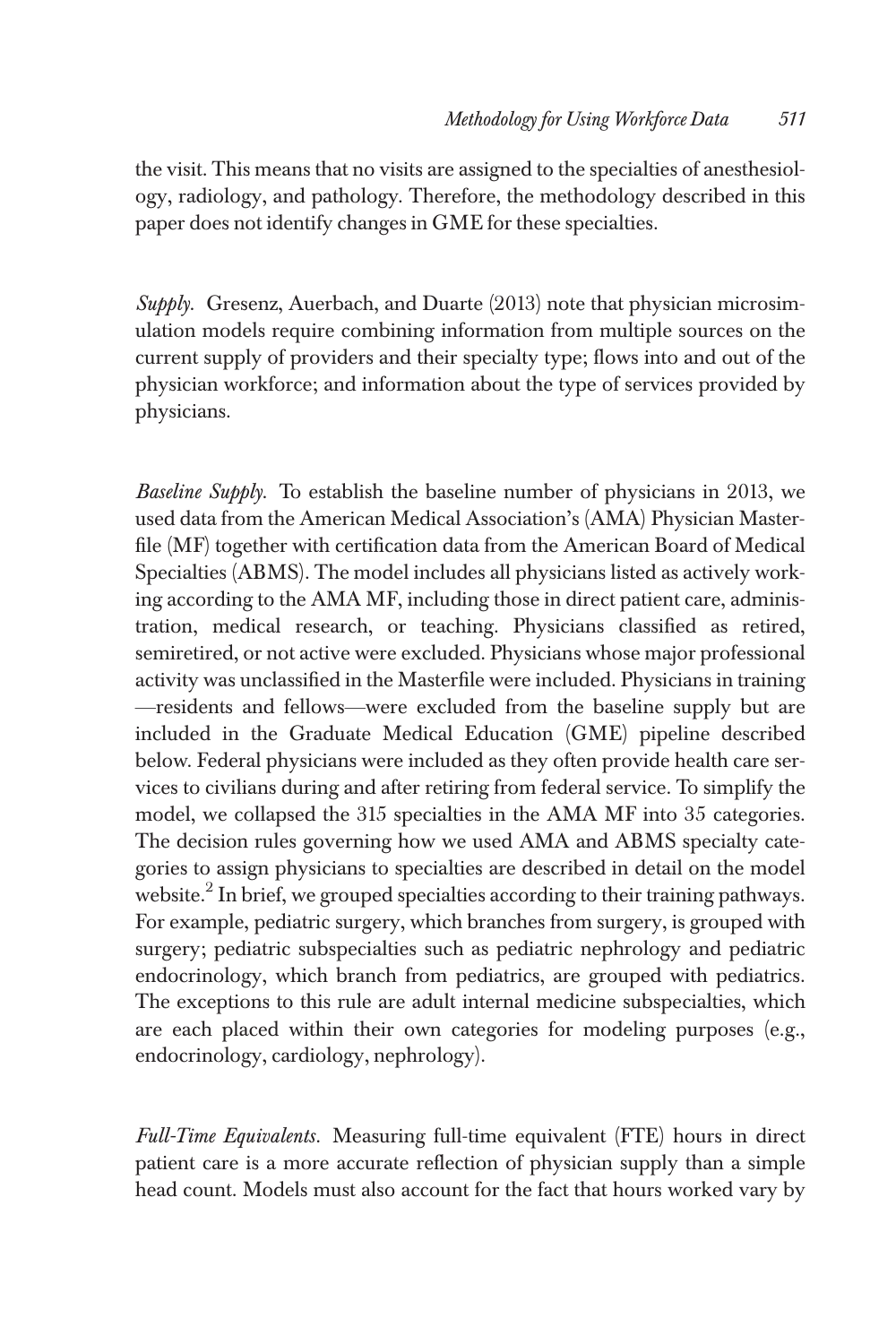age and by gender. Male physicians tend to work more hours than female physicians at all ages, especially during the childbearing years, and both male and female physicians begin to reduce their hours in their mid-50s. Hours in patient care also vary by specialty.

Because the AMA Masterfile does not include data on clinical hours, we estimated FTE by age, sex, and specialty using data on patient care hours from the North Carolina Health Professions Data System (HPDS). The HPDS is a long-standing and well-respected source of workforce data collected from initial and renewal licensure information from the North Carolina medical board (Gresenz, Auerbach, and Duarte 2013). According to the AMA MF, the NC physician workforce is similar to the national physician workforce along the dimensions likely to affect FTE. The average age of NC physicians is 49.4 years compared with 50.4 years for the US physician workforce and 31.6 percent of the NC workforce is female, compared with 32.2 percent nationally. The specialty composition of the NC workforce also closely mirrors the specialty breakdown of the rest of the United States.

*Exit from Practice.* Because the AMA MF underestimates retirements (Staiger, Auerbach, and Buerhaus 2009), we combined data on practice exits from the AMA MF over successive years with mortality data from the National Center for Health Statistics (CDC). Physician exit is the hazard ("risk") of retiring, leaving the workforce, or expiring at each year of life, conditional on making it to that year, as shown in Figure 1. Physicians have a very small but nonzero risk of exiting practice in early years. That risk increases with age and the model assumes that all physicians will effectively retire or die by age 80. We chose a higher retirement age of 80 to capture physicians in teaching and administrative roles who play an important role in the education of future physicians.

Geographic Mobility. The FutureDocs Forecasting Tool is the first projection model that we know of to account for the geographic mobility of physicians and resident physicians between states. Estimating interstate mobility is important as any attempt to address physician shortages by expanding GME in one state will have an effect on other states because physicians are a mobile workforce. We created a 50 by 50 state matrix estimating the probability of moving between states for physicians in all 35 specialty categories using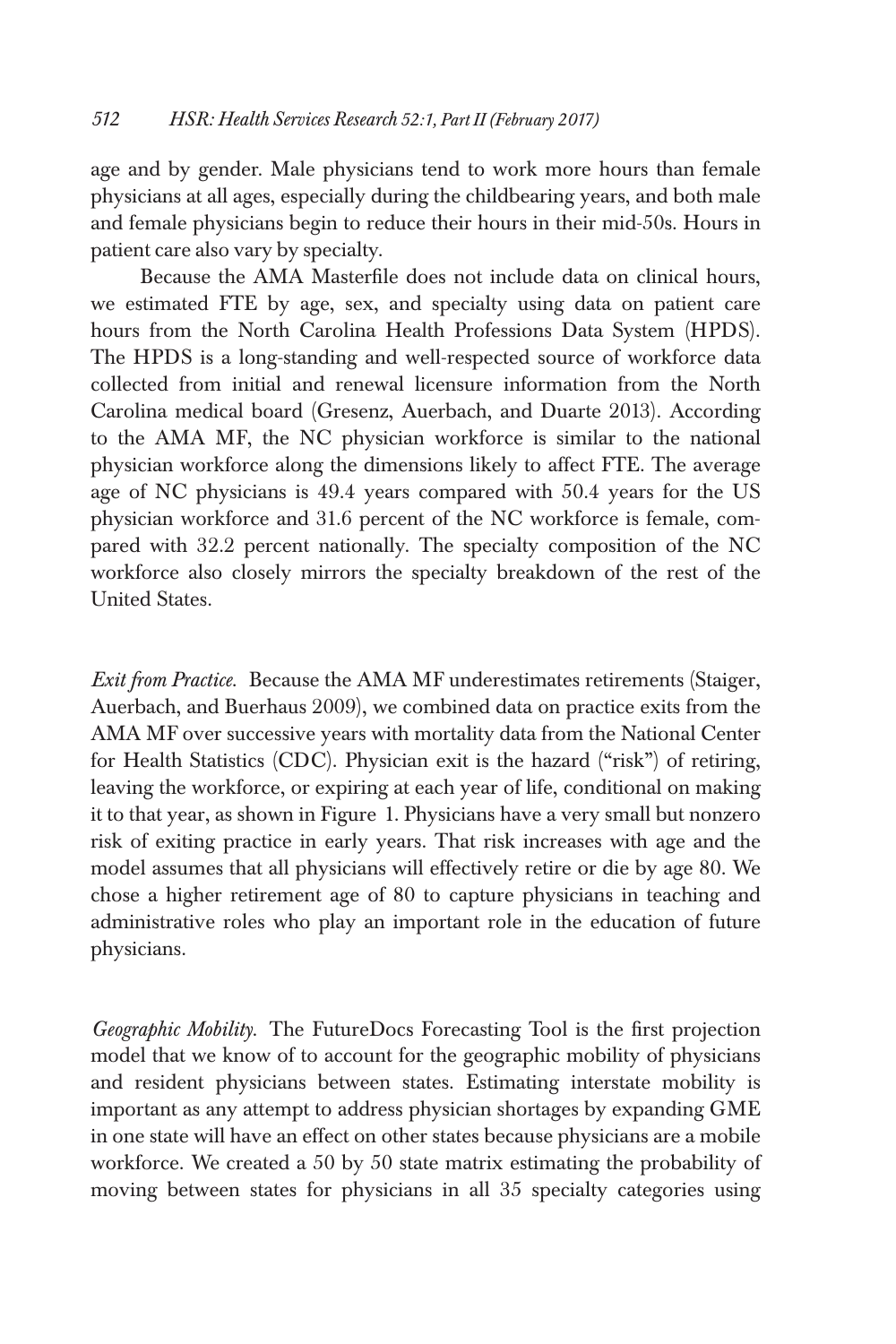

Figure 1: Probability of Retirement by Age and Sex

concatenated AMA MFs from 2009 to 2013. Separate probability tables were calculated for residents and active physicians.

The Graduate Medical Education Pipeline. Data on the GME pipeline were obtained from the National Graduate Medical Education Census (GME Track) housed at the Association of American Medical Colleges. GME Track includes a census of residents on duty in December of each year in programs accredited by the Accreditation Council for Graduate Medical Education ( Jolly, Erikson, and Garrison 2013). We used GME Track data from 2006 to 2013, to estimate (1) the average number of residents who branched in each year of training from core specialties into subspecialties; (2) attrition rates from training; and (3) average training lengths for each specialty. Average training lengths are longer than minimum lengths required for Board Certification because a noninsignificant proportion of residents take time off for either personal or professional reasons (Holmes, Cull, and Socolar 2005; Saalwachter, Freischlag, and Sawyer 2006). Using data on actual, rather than minimum, training lengths allowed us to more accurately model the amount of time it would take for GME expansions to have on physician workforce supply.

We also used GME Track data to estimate the number of residents switching training specialties. This adjustment is critical because the entry specialty of a resident can differ from the specialty in which the resident exits training and becomes board certified.

Because GME Track only contains information about residents in ACGME and joint ACGME/AOA accredited programs, we added an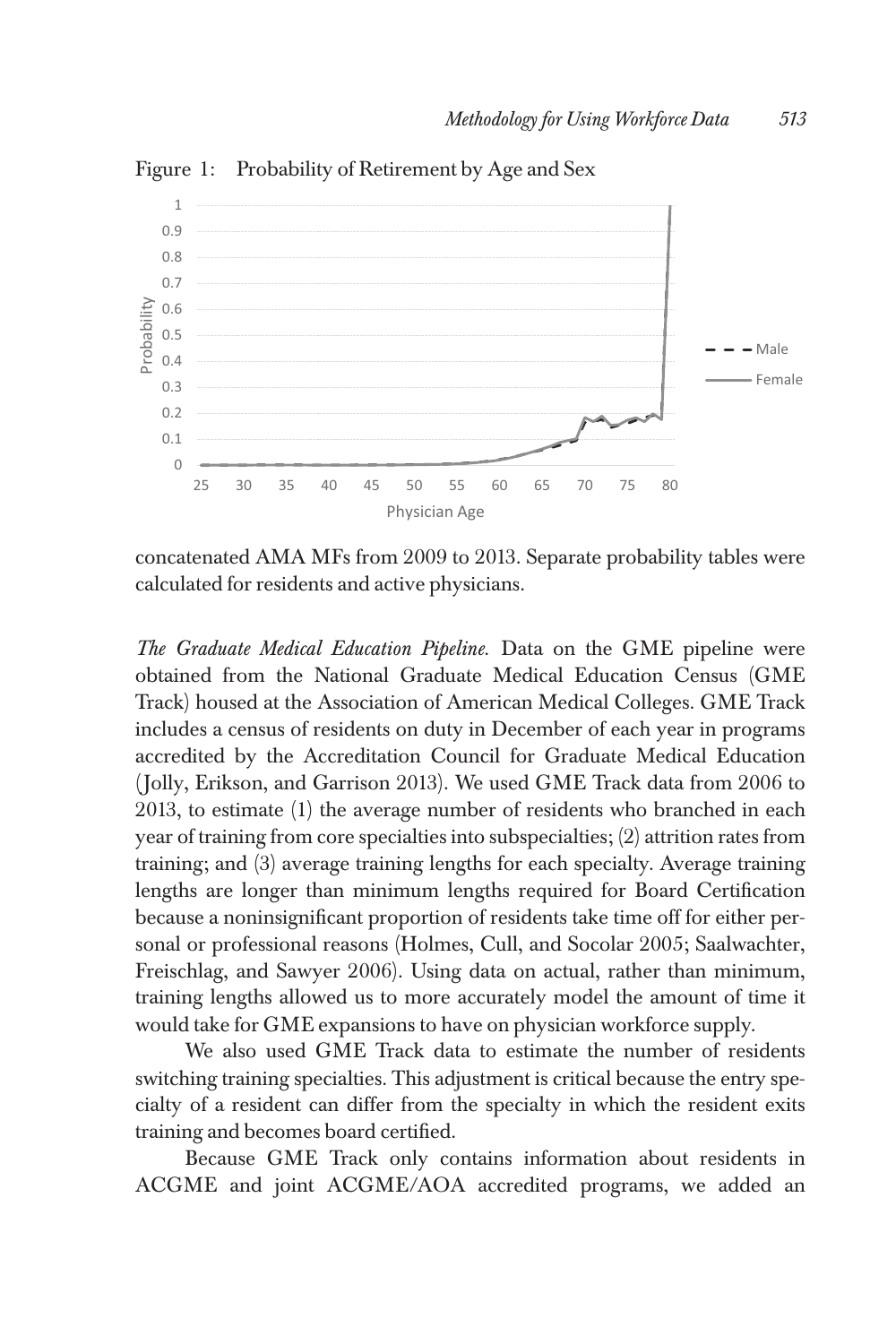additional 5,900 DO residents and fellows in AOA-only training to the model and distributed them across specialties according to documented DO specialty choices ( Jolly, Lischka, and Sondheimer 2015). In total, the model included 123,096 GME positions at the baseline in 2013. We projected a 1 percent annual increase in GME positions per year based on historical levels of growth in GME Track from 2006 to 2013. This annual growth rate is consistent with other estimates derived from GME Track (Grover, Orlowski, and Erikson 2016), but conservative compared with other analyses (Dall et al. 2015; Mullan, Salsberg, and Weider 2015).

#### Modeling Assumptions

Timing. We assume that the expansion of GME slots begins in 2016 to meet forecast shortages in 2026. We selected 2026 to allow sufficient time for changes in GME to have an effect, while remaining as close to the baseline year as possible to increase the reliability of the shortage estimates. We assume that GME slots are always filled, that states have the capacity to train in the specialties allocated to them, and that residency expansion does not affect health care service use. For modeling simplicity, we assume an average training length across all specialties of 5 years.

In 2016, we create 3,000 PGY1 positions. When these PGY1 residents move to PGY2, we create 3,000 new PGY2 slots and the 3,000 PGY1 slots are reused for 3,000 new residents. This process continues out to PGY5, for a total of 15,000 new residency slots created. The 15,000 new GME positions remain in the system, spread out over 5 years of postgraduate training. The result is 3,000 new entrants to the workforce each year after year 2021, representing an approximate 10 percent increase over the 31,000 new entrants currently added to the workforce each year.

Identifying Shortage Visits. The first step in the methodology is determining which types of health care services will be in shortage in 2026. For each of the 19 types of health services in each state, we use the model to calculate the difference between the number of visits physicians in that state can supply compared with the number of visits that will be utilized by the population.

Translating Visits into Specialties. The second step is to use the model's plasticity matrix (Holmes et al. 2013) to determine which specialties could meet the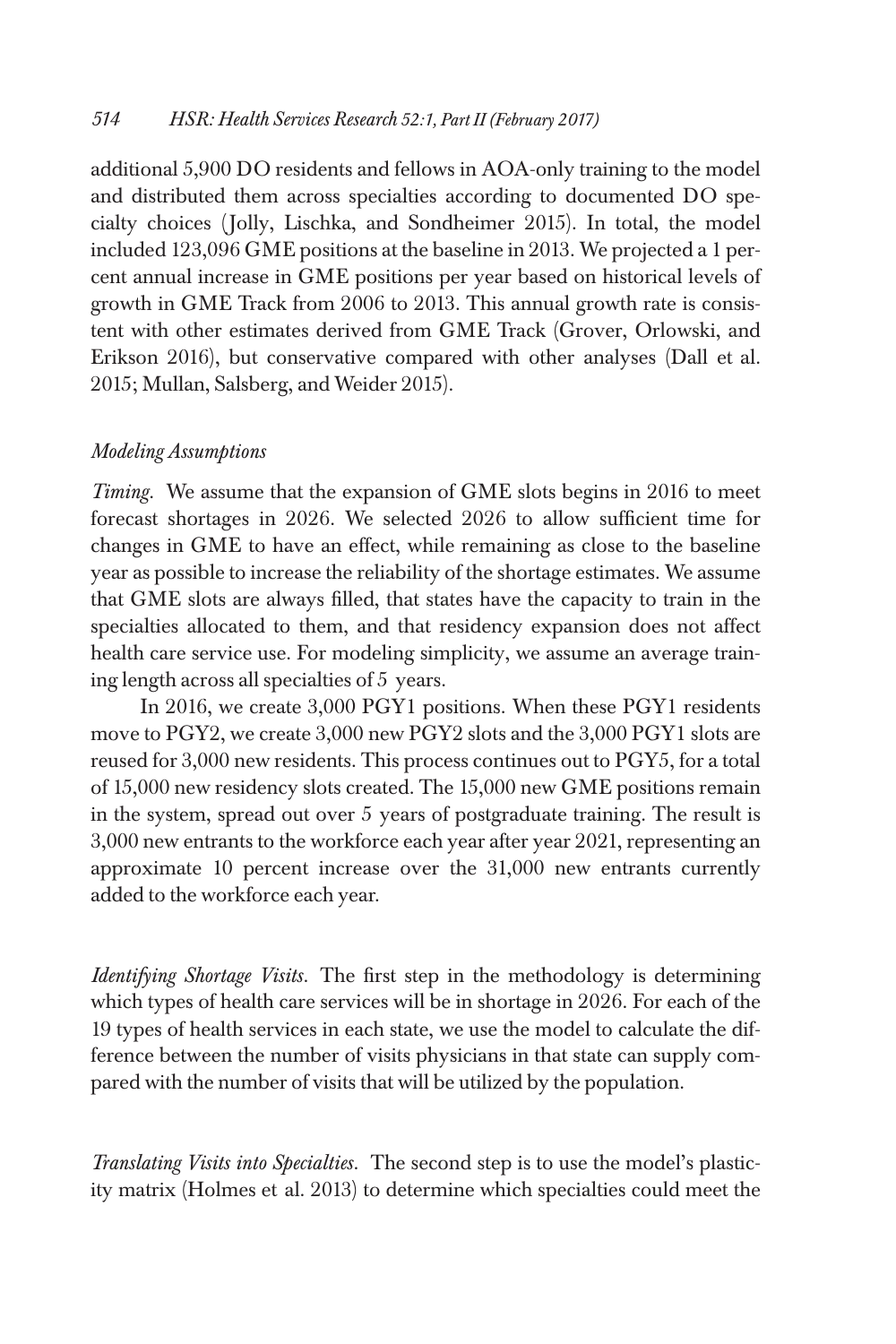demand for shortage visits. A visit for a given condition can be provided by multiple specialties; for example, an internist, family physician, or endocrinologist can care for diabetes. To account for this flexibility, we use a "plasticity" matrix that maps specialties to specific health care services. Table 1 is an illustration of how the plasticity matrix is used to determine the number of PGY1 positions needed, in this example case, to meet a shortage of 1,000,000 circulatory visits per year.

Column 1 of Table 1 shows that 24.8 percent of circulatory visits are provided by cardiologists, 44.7 percent by family physicians, 15.4 percent by internists, 4.9 percent by emergency medicine physicians, and the rest by other physician specialties. Using this distribution, we calculate in column 2 how the 1 million shortage visits could be allocated across specialties. We then calculate the average number of physician FTEs it would take to provide these visits (column 3) by dividing column 2 by 2,750, which is the average number of visits per year an FTE physician provides (Medical Group Management,  $2012$ ).<sup>3</sup> We then convert FTEs to headcounts (column 4) by dividing FTEs (col 3) by 0.6, as the North Carolina licensure data show that the average physician works 60 percent of an FTE in patient care. As we want to produce the headcount to meet shortage visits in 2026 and, on average across all specialties, residents train for about 5 years, we have 5 years to produce the needed headcount. Therefore, we divide column 4 by 5 and that gives us the number of PGY1 slots needed in 2016. This methodology identifies the total number of PGY1 slots—121—needed to address an example shortage of 1 million circulatory visits. Note that the allocation by specialty is on the basis of the core specialty in which residents complete their training. This means the expansion in cardiology would occur initially in PGY1 in the core specialty of internal medicine and then the model would allocate the needed number of residents into cardiology training in PGY4. This method is then applied for each of the 50 states and 19 clinical services areas to calculate the total number of new PGY1 GME slots in each specialty in each state required to address the shortage visits in 2026 (see Appendix SA2).

### RESULTS

#### Allocating the 3,000 New PGY1 Slots

Once we determined the headcount needed in each specialty in each state to meet demand for visits in 2026, we can then calculate how much of this excess demand for visits could be met by expanding GME by 3,000 slots per year for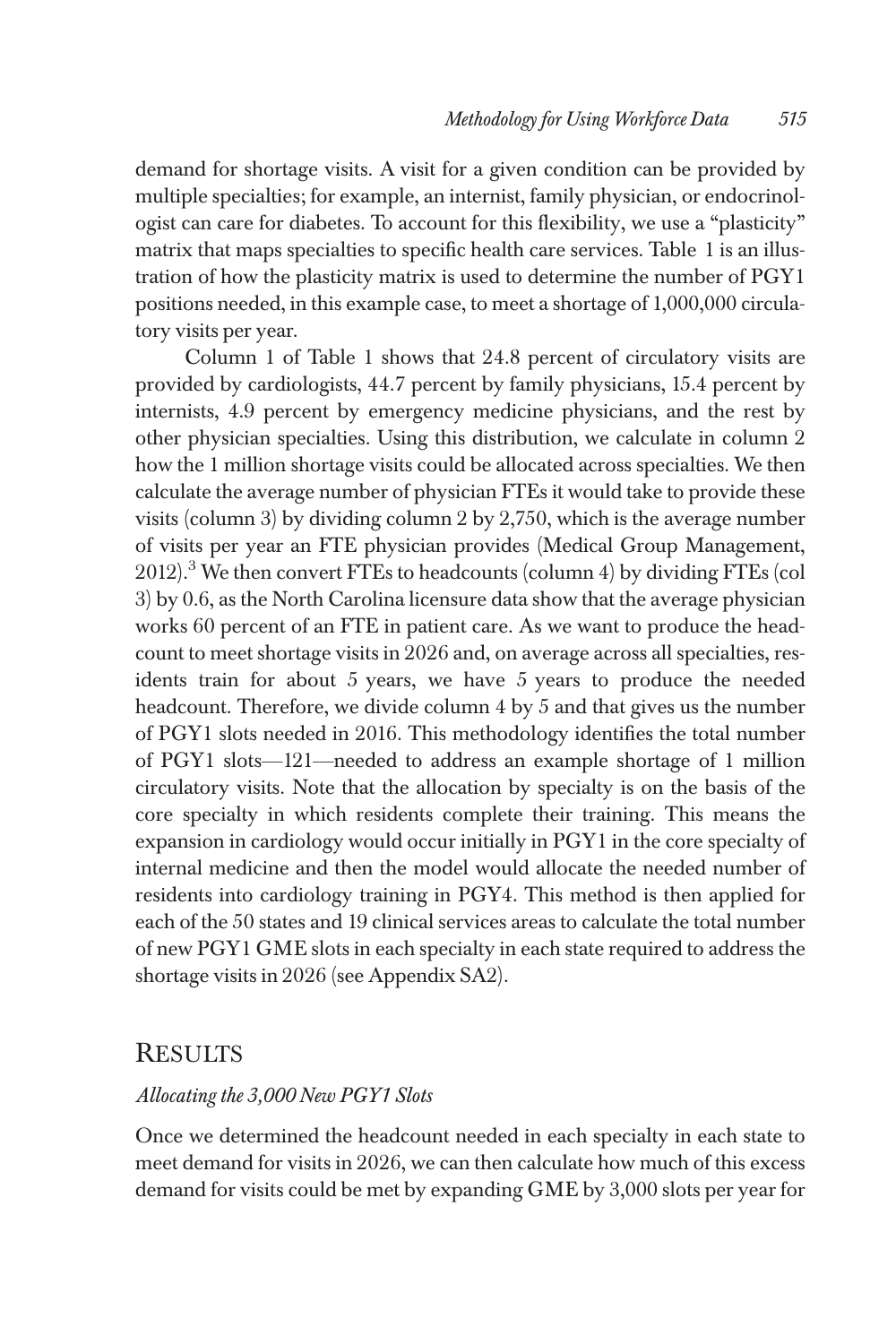| Specialty                      | 1. Circulatory<br>Visit Activity<br>by Specialty | 2. Distribution<br>of Shortage<br>Visits by<br>Specialty | 3. Patient<br>Care FTE<br>Needed by<br>Specialty | 4. Headcount<br>Needed<br>in 2026 | 5. PGY1<br>Needed<br>in 2016 |
|--------------------------------|--------------------------------------------------|----------------------------------------------------------|--------------------------------------------------|-----------------------------------|------------------------------|
| Allergy/immunology             | $0.0\%$                                          | 137                                                      | $\theta$                                         | $\theta$                          | $\mathbf{0}$                 |
| Cardiology                     | 24.8%                                            | 248,023                                                  | 90.2                                             | 150                               | 30                           |
| Dermatology                    | 0.1%                                             | 1,406                                                    | 0.5                                              | 1                                 | $\mathbf{0}$                 |
| Emergency medicine             | 4.9%                                             | 49,062                                                   | 17.8                                             | 30                                | 6                            |
| Endocrinology                  | 0.5%                                             | 4,560                                                    | 1.7                                              | 3                                 | 1                            |
| Family medicine                | 44.7%                                            | 446,984                                                  | 162.5                                            | 271                               | 54                           |
| Gastroenterology               | 0.4%                                             | 3,862                                                    | 1.4                                              | $\overline{2}$                    | $\mathbf{0}$                 |
| General pediatrics             | 0.4%                                             | 4,071                                                    | 1.5                                              | 3                                 | 1                            |
| Geriatrics                     | 0.3%                                             | 3,331                                                    | 1.2                                              | $\overline{2}$                    | $\mathbf{0}$                 |
| Gynecology/obstetrics          | 0.4%                                             | 4,243                                                    | 1.5                                              | 3                                 | 1                            |
| Internal medicine              | 15.4%                                            | 154,373                                                  | 56.1                                             | 94                                | 19                           |
| Nephrology                     | 0.7%                                             | 7,185                                                    | 2.6                                              | $\overline{4}$                    | 1                            |
| Neurology                      | $1.1\%$                                          | 11,348                                                   | 4.1                                              | 7                                 | 1                            |
| Oncology                       | $0.5\%$                                          | 5,297                                                    | 1.9                                              | 3                                 | 1                            |
| Ophthalmology                  | 0.4%                                             | 4,168                                                    | 1.5                                              | 3                                 | 1                            |
| Orthopedic surgery             | $0.1\%$                                          | 969                                                      | 0.4                                              | 1                                 | $\theta$                     |
| Other Physician specialty      | 2.6%                                             | 25,947                                                   | 9.4                                              | 16                                | 3                            |
| Otorhinolaryngology            | 0.1%                                             | 907                                                      | 0.3                                              | 1                                 | $\mathbf{0}$                 |
| Pediatric nonsurgical specs    | $0.0\%$                                          | 309                                                      | 0.1                                              | $\mathbf{0}$                      | $\mathbf{0}$                 |
| Physical medicine and<br>rehab | 0.2%                                             | 1,849                                                    | 0.7                                              | 1                                 | $\mathbf{0}$                 |
| Plastic surgery                | $0.0\%$                                          | 277                                                      | 0.1                                              | $\mathbf{0}$                      | $\mathbf{0}$                 |
| Psychiatry                     | 0.1%                                             | 577                                                      | 0.2                                              | $\mathbf{0}$                      | $\boldsymbol{0}$             |
| Pulmonology                    | 0.7%                                             | 6,828                                                    | 2.5                                              | 4                                 | 1                            |
| Rheumatology                   | 0.2%                                             | 1,606                                                    | 0.6                                              | 1                                 | $\mathbf{0}$                 |
| Surgery                        | $1.1\%$                                          | 10,864                                                   | $\overline{4}$                                   | 7                                 | 1                            |
| Thoracic surgery               | 0.1%                                             | 843                                                      | 0.3                                              | 1                                 | $\mathbf{0}$                 |
| Urology                        | 0.1%                                             | 976                                                      | 0.4                                              | 1                                 | $\theta$                     |
| Total                          | 100.0%                                           | 1,000,000                                                | 364                                              | 606                               | 121                          |

Table 1: Example Methodology for Translating Circulatory Visits into Specialties by Headcount

Note: Infectious disease, neurological surgery, nonpatient care, pediatric surgical specialties, and preventive medicine specialties have been excluded from the table as MEPS data do not record any circulatory visits for these specialties. Radiology, anesthesiology, and pathology are excluded from the methodology.

Source: Circulatory visit activity by specialty was derived from MEPS.

5 years. To do this, we filled from the "bottom up," meaning that we targeted new GME positions to the states and clinical service areas facing the most significant shortages of physicians to meet the demand for visits in 2026 until all 15,000 new positions had been allocated. This process allocated GME positions to the states with the most significant shortages in 2026 and did not take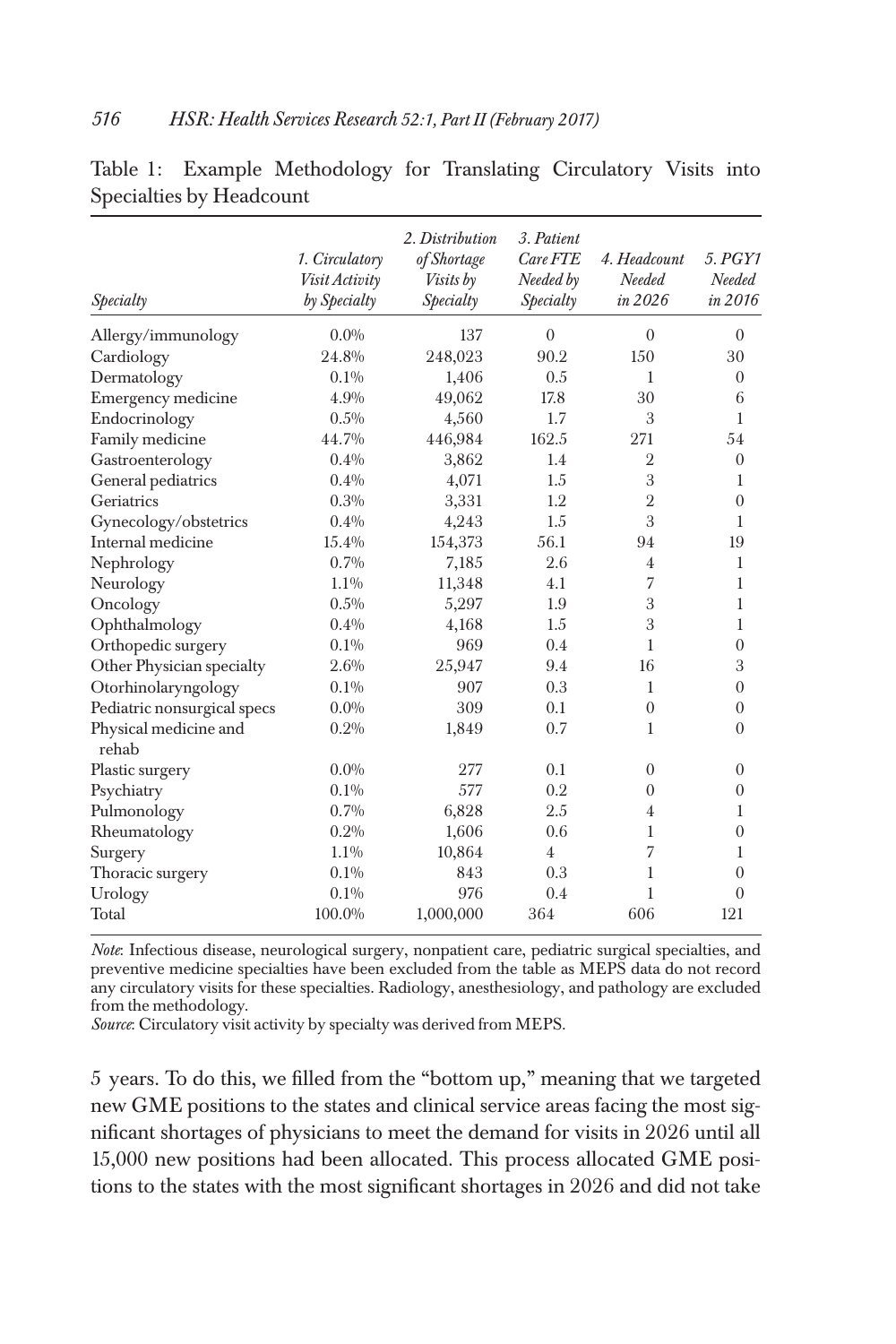into account where a state was at baseline or after 2026. At the end of allocating the new GME positions, the overall shortage/surplus ratio across all states was .774, meaning that 77.4 percent of demand for visits in 2026 across all types of health care services in all states was met. In other words, in the states facing the most significant shortages of physicians, expanding GME by 3,000 slots for 5 years brought physician supply up to a level that met 77.4 percent of demand while states that were already meeting demand above 77.4 percent did not receive any new positions.

Table 2 shows how the model allocates 3,000 new PGY1 positions by specialty. The first column is the number of new PGY1 positions allocated by specialty in 2016, the second column is the number of total GME slots in that specialty in 2015, the third column is the relative growth of the expansion, and the last column ranks growth by specialty.

In terms of absolute numbers, the largest numbers of positions are allocated to generalist specialties—internal medicine, family medicine, general pediatrics, and general surgery—specialties in the model's plasticity matrix that see a large number of visits and address a broad range of health care needs. The large number of cardiology positions reflects the model's attempt to address the rising demand for circulatory services due to the aging of the population. The model does not consider what specialties have historically had difficulty filling GME positions. The 314 new PGY1 psychiatry positions reflect the model's effort to address the large demand for psychiatric services and the historic lack of interest in the specialty that has led to a smaller pipeline than is needed to address demand (Council on Graduate Medical Education 2013). The 20 percent growth in thoracic surgery and 16 percent growth in infectious disease reflect a similar problem of existing residency slots not filling enough to meet demand (Williams et al. 2009; Branswell 2015).

The large percentage growth in pediatric surgical and nonsurgical specialties reflects the model's attempt to address what it perceives as a maldistribution of providers relative to demand as these specialties tend to be regionalized around large academic health centers. The large absolute growth in emergency medicine positions also reflects the model's attempt to fix a maldistribution of providers—eight states get 126 of the 211 slots and 33 states get no new positions (see Appendix SA2 for a matrix of the PGY1 allocations by state and specialty).

The model's plasticity matrix is another source of explanation for how PGY1 positions are allocated between specialties. The plasticity matrix is based on the current, national distribution of visits across specialties, not how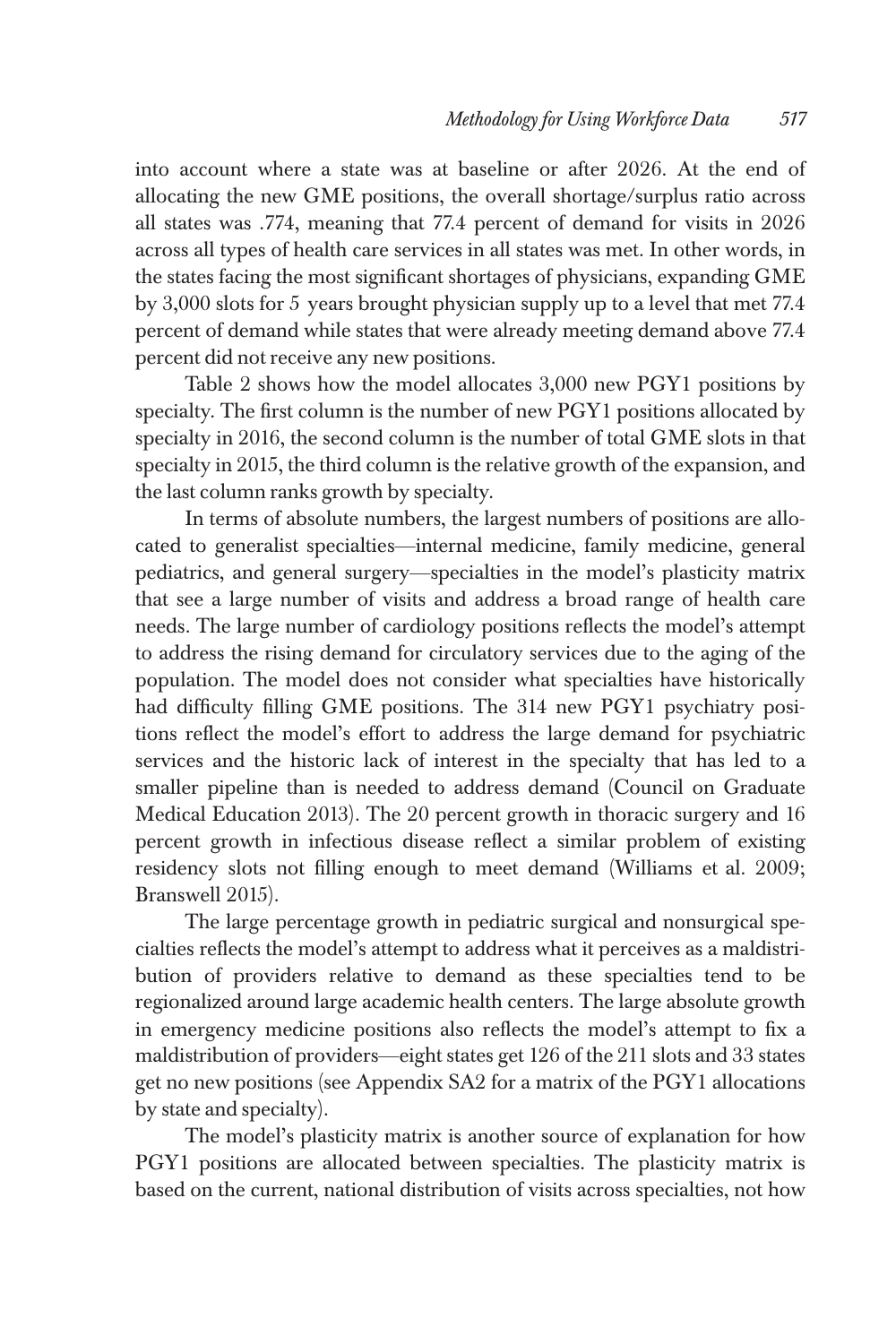| Specialty                      | <b>New PGY1 Positions</b><br>Needed in 2016 | <b>Current Slots</b><br>in 2015 | % New Slots/<br><b>Total</b> |
|--------------------------------|---------------------------------------------|---------------------------------|------------------------------|
| Internal medicine              | 440                                         | 25,328                          | 2%                           |
| Psychiatry                     | 314                                         | 6,269                           | $5\%$                        |
| Family medicine                | 313                                         | 11,336                          | 3%                           |
| Cardiology                     | 246                                         | 3,130                           | 8%                           |
| Emergency medicine             | 211                                         | 7,211                           | 3%                           |
| General pediatrics             | 196                                         | 8,699                           | 2%                           |
| Surgery                        | 148                                         | 9,188                           | 2%                           |
| Infectious disease             | 127                                         | 800                             | 16%                          |
| Pediatric nonsurgical specs    | 121                                         | 1,725                           | 70/0                         |
| Oncology                       | 121                                         | 3,247                           | 4%                           |
| Gastroenterology               | 104                                         | 1,521                           | $7\%$                        |
| Neurology                      | 79                                          | 3,005                           | 3%                           |
| Gynecology/obstetrics          | 67                                          | 5,325                           | $1\%$                        |
| Other physician specialty      | 65                                          | 2,716                           | 2%                           |
| Thoracic surgery               | 62                                          | 314                             | 20%                          |
| Ophthalmology                  | 61                                          | 1,348                           | $5\%$                        |
| Pulmonology                    | 56                                          | 1,588                           | $4\%$                        |
| Dermatology                    | 42                                          | 1,325                           | 3%                           |
| Nephrology                     | 37                                          | 953                             | $4\%$                        |
| Urology                        | 33                                          | 1,191                           | 3%                           |
| Orthopedic surgery             | 30                                          | 4,317                           | $1\%$                        |
| Plastic surgery                | 25                                          | 918                             | 3%                           |
| Preventive medicine            | 25                                          | 319                             | 8%                           |
| Otorhinolaryngology            | 24                                          | 1,477                           | 2%                           |
| Physical medicine and rehab    | 20                                          | 1,252                           | 2%                           |
| Pediatric surgical specialties | 18                                          | 185                             | 10%                          |
| Geriatrics                     | 6                                           | 332                             | 2%                           |
| Neurological surgery           | $\overline{4}$                              | 1,274                           | 0%                           |
| Endocrinology                  | 3                                           | 637                             | 0%                           |
| Rheumatology                   | $\overline{2}$                              | 432                             | $0\%$                        |
| Allergy/immunology             | $\theta$                                    | 306                             | $0\%$                        |
| Total                          | 3,000                                       | 107,668                         | 2%                           |

Table 2: Allocation of 3,000 GME PGY1 Slots by Specialty

Note: Radiology, anesthesiology, pathology, and other physician specialties are not included in the model so total does not reflect total GME positions.

Source:<http://jama.jamanetwork.com/article.aspx?articleid=2020352> -Table 3 page 2431.

visits could alternatively be provided by other specialties. For example, the growth in pediatric subspecialties reflects the fact that these specialties currently undertake work that could also be done by general surgeons (i.e., appendectomies) and pediatricians (headaches, constipation, and chest pain). Another example is geriatrics. The modest expansion in geriatrics positions reflects the reality that there are far fewer geriatricians relative to internists.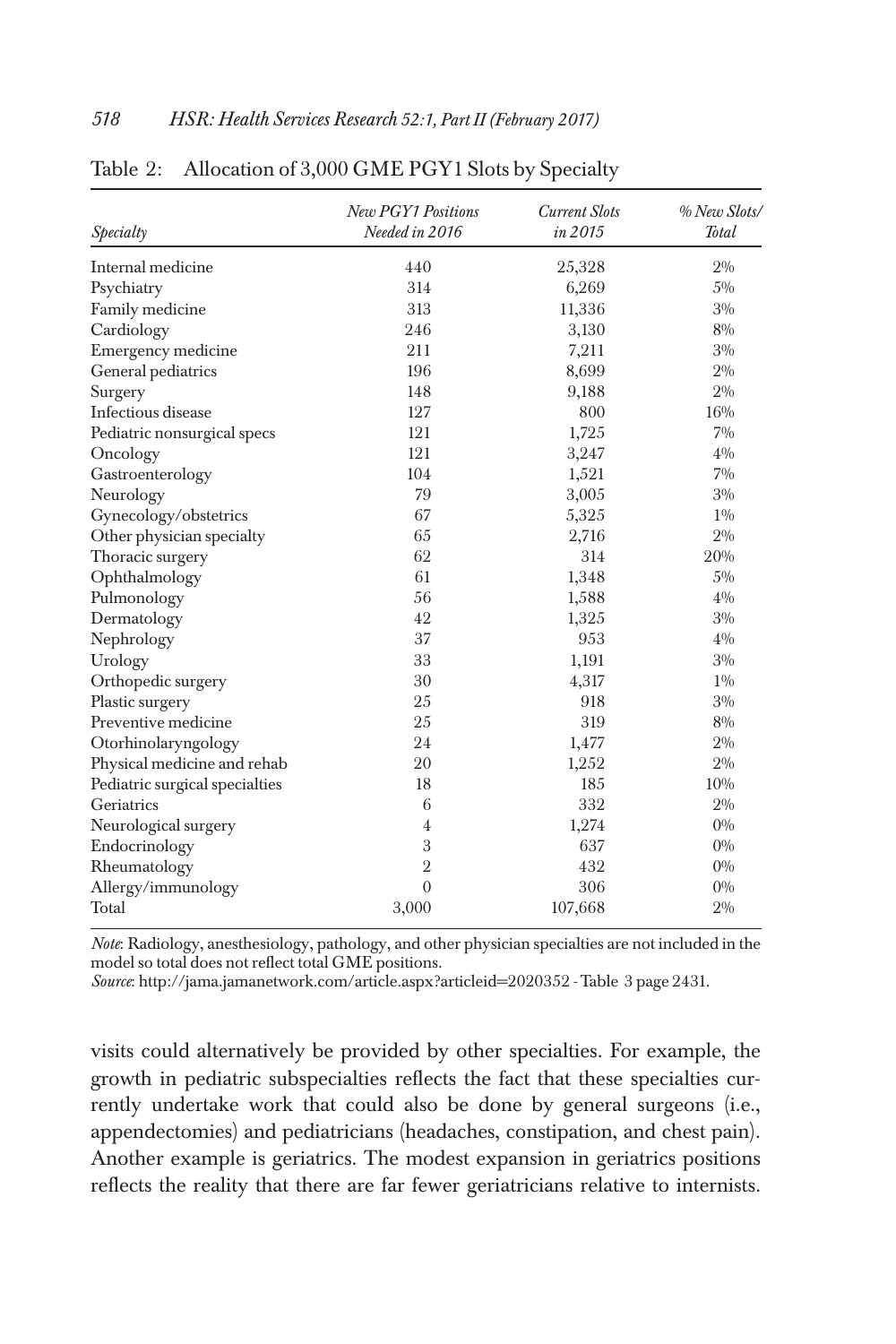The vast majority of geriatric visits in the model's plasticity matrix (and in the health care system) are seen by internal medicine physicians, but this is likely to change as the number of geriatricians is growing rapidly.

Table 3 shows how the model allocates new PGY1 slots by state. The first column shows the total number of PGY1 slots allocated in 2016, the second column is the total number of GME positions in the state as of 2013 (the baseline year for the model), and the third column is the growth in GME over the 5 years of expansion relative to the starting number of positions. The last four columns show the total number of GME slots per 100,000 population and state ranking before and after the expansion.

A large absolute number of positions are allocated to states that have the worst health outcomes and high demand for health care—Mississippi, Alabama, and Arkansas (United Health Foundation 2016). Western states with relatively few GME positions relative to population size—Idaho, Wyoming, Montana, Alaska, and Nevada—experience a large percentage increase in positions and states with aging populations (Florida) and large, growing populations (California and Texas) receive a large number of new positions. The model's methodology of filling from the "bottom up" means that five northeastern states (Connecticut, Delaware, New Hampshire, Rhode Island, and Vermont) and the District of Colombia receive no GME slots because they are already well supplied. In 17 states, the pre/ postexpansion ranking of the total number of GME positions per 100K population did not change and those states that were initially ranked between 18 and 29 remained relatively unaffected by the expansion. In general, states in the lower range are better off after the expansion, including Georgia, Indiana, and Oklahoma, whose rankings rose considerably after the expansion.

Figure 2 shows the effect of the expansion by illustrating the shortage/ surplus ratio (visits that providers in a state can supply/visits demanded) before and after the expansion. The biggest changes are in states on the lefthand side of the graph that faced the greatest shortfalls of providers in 2026. The middle group of states remains largely unaffected by the expansion while some states on the right-hand side of the graph that did not receive any new positions are better off after the expansion. This is because the model's diffusion algorithm allocates new residents according to historic migration patterns. When implemented, this means that even though new residency positions are expanded in states where they are most needed, some residents trained in high-need states will migrate to states with greater supply and fewer shortfalls.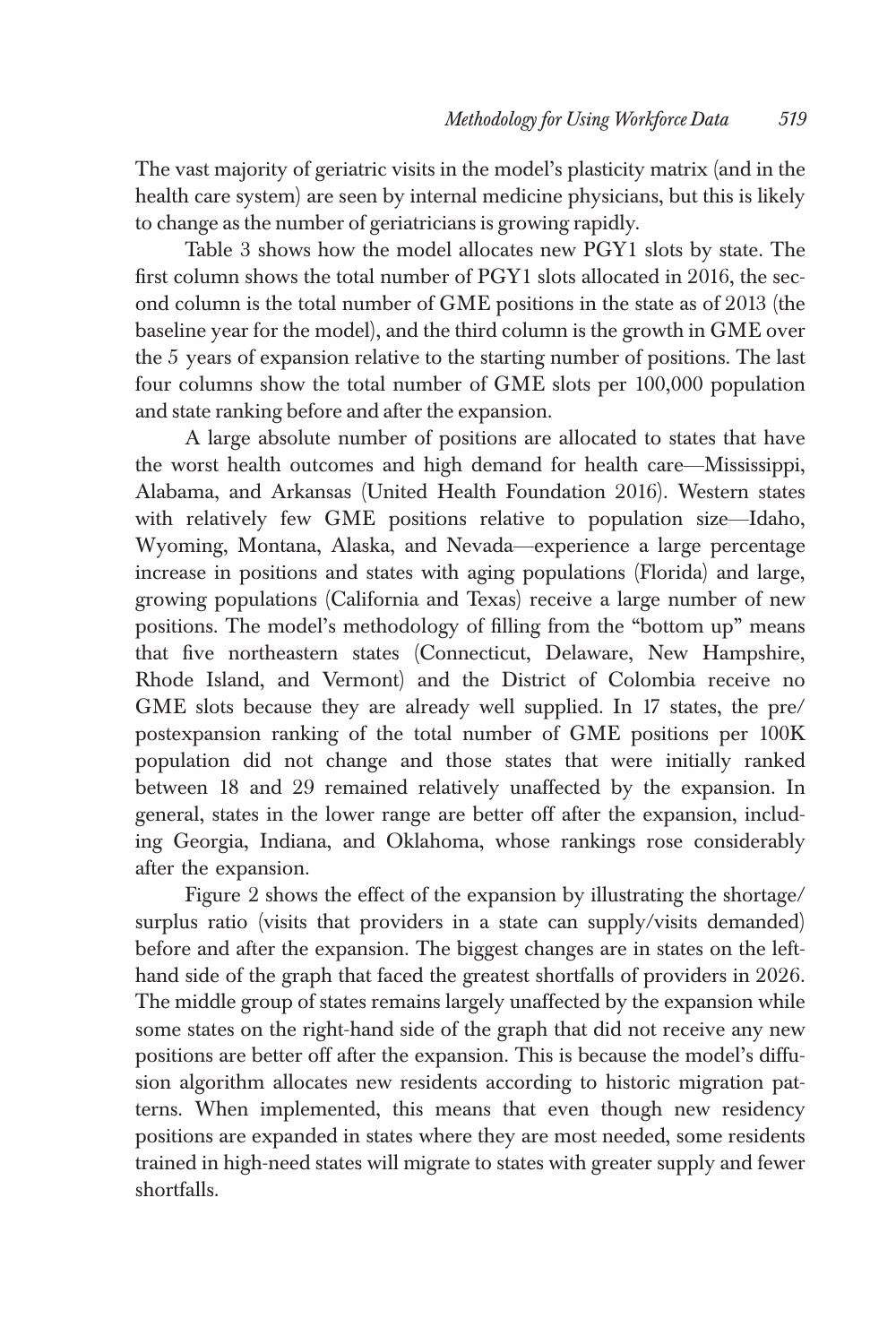| <b>State</b>   | New<br>PGY1<br>Positions<br>2016 | <b>Total</b><br>GME<br>Positions<br>2013 | $\%$<br><b>Increase</b> | <b>GME Slots</b><br>per 100K<br>before<br>Expansion<br>(2013) | Rank<br>before<br>Expansion | <b>GME Slots</b><br>per 100K<br>after<br>Expansion<br>(2016) | Rank<br>after<br>Expansion |
|----------------|----------------------------------|------------------------------------------|-------------------------|---------------------------------------------------------------|-----------------------------|--------------------------------------------------------------|----------------------------|
| Mississippi    | 293                              | 595                                      | 49.2%                   | 19.9                                                          | 43                          | 68.9                                                         | 6                          |
| Florida        | 243                              | 3,972                                    | 6.1%                    | 20.3                                                          | 42                          | 26.5                                                         | 42                         |
| Alabama        | 230                              | 1,386                                    | 16.6%                   | 28.7                                                          | 25                          | 52.5                                                         | 10                         |
| Georgia        | 208                              | 2,234                                    | 9.3%                    | 22.4                                                          | 40                          | 32.8                                                         | 32                         |
| Indiana        | 206                              | 1,513                                    | 13.6%                   | 23.0                                                          | 39                          | 38.7                                                         | 24                         |
| Oklahoma.      | 171                              | 830                                      | 20.6%                   | 21.6                                                          | 41                          | 43.8                                                         | 20                         |
| California     | 157                              | 10,555                                   | 1.5%                    | 27.5                                                          | 31                          | 29.6                                                         | 36                         |
| Texas          | 133                              | 8,048                                    | $1.7\%$                 | 30.4                                                          | 23                          | 32.9                                                         | 31                         |
| Arkansas       | 129                              | 793                                      | 16.3%                   | 26.8                                                          | 32                          | 48.6                                                         | 14                         |
| Iowa           | 102                              | 861                                      | 11.8%                   | 27.9                                                          | 27                          | 44.4                                                         | 18                         |
| Nevada         | 101                              | 315                                      | 32.1%                   | 11.3                                                          | 46                          | 29.4                                                         | 37                         |
| Kentucky       | 100                              | 1,143                                    | 8.7%                    | 26.0                                                          | 36                          | 37.4                                                         | 25                         |
| Tennessee      | 83                               | 2,464                                    | 3.4%                    | 37.9                                                          | 18                          | 44.3                                                         | 19                         |
| Idaho          | 70                               | 105                                      | 66.7%                   | 6.5                                                           | 49                          | 28.2                                                         | 39                         |
| North Carolina | 67                               | 3,332                                    | 2.0%                    | 33.8                                                          | 21                          | 37.2                                                         | 26                         |
| South Carolina | 64                               | 1,332                                    | 4.8%                    | 27.9                                                          | 26                          | 34.6                                                         | 30                         |
| Utah           | 64                               | 758                                      | 8.4%                    | 26.1                                                          | 34                          | 37.2                                                         | 28                         |
| Virginia       | 53                               | 2,276                                    | 2.3%                    | 27.6                                                          | 30                          | 30.8                                                         | 34                         |
| Illinois       | 49                               | 6,406                                    | 0.8%                    | 49.7                                                          | 9                           | 51.6                                                         | 11                         |
| Ohio           | 48                               | 813                                      | 5.9%                    | 7.0                                                           | 48                          | 9.1                                                          | 51                         |
| Kansas         | 48                               | 6,323                                    | 0.8%                    | 218.5                                                         | $\overline{2}$              | 226.8                                                        | $\overline{2}$             |
| Michigan       | 46                               | 5,366                                    | 0.9%                    | 54.2                                                          | 8                           | 56.6                                                         | 9                          |
| New York       | 40                               | 16,990                                   | 0.2%                    | 86.5                                                          | $\overline{4}$              | 87.5                                                         | $\overline{4}$             |
| Missouri       | 31                               | 2,853                                    | 1.1%                    | 47.2                                                          | 12                          | 49.8                                                         | 12                         |
| Pennsylvania   | 30                               | 8,386                                    | 0.4%                    | 65.6                                                          | 6                           | 66.8                                                         | 7                          |
| Washington     | 30                               | 1,938                                    | 1.5%                    | 27.8                                                          | 29                          | 30.0                                                         | 35                         |
| Wisconsin      | 29                               | 1,992                                    | 1.5%                    | 34.7                                                          | 19                          | 37.2                                                         | 27                         |
| Arizona        | 25                               | 1,725                                    | 1.4%                    | 26.0                                                          | 35                          | 27.9                                                         | 40                         |
| Minnesota      | 21                               | 2,399                                    | $0.9\%$                 | 44.3                                                          | 14                          | 46.2                                                         | 17                         |
| Louisiana      | 18                               | 2,139                                    | 0.8%                    | 46.2                                                          | 13                          | 48.2                                                         | 15                         |
| Colorado       | 15                               | 1,311                                    | 1.1%                    | 24.9                                                          | 37                          | 26.3                                                         | 44                         |
| Wyoming        | 15                               | 47                                       | 31.9%                   | 8.1                                                           | 47                          | 20.9                                                         | 47                         |
| Alaska         | 13                               | 45                                       | 28.9%                   | 6.1                                                           | 50                          | 15.0                                                         | 49                         |
| New Jersey     | 13                               | 3,014                                    | 0.4%                    | 33.9                                                          | 20                          | 34.6                                                         | 29                         |
| South Dakota   | 13                               | 146                                      | 8.9%                    | 17.3                                                          | 45                          | 25.0                                                         | 45                         |
| Montana        | 11                               | 39                                       | 28.2%                   | 3.8                                                           | 51                          | 9.3                                                          | 50                         |
| Nebraska       | 9                                | 752                                      | 1.2%                    | 40.2                                                          | 16                          | 42.7                                                         | 21                         |
| Maryland       | 8                                | 2,855                                    | 0.3%                    | 48.2                                                          | 10                          | 48.8                                                         | 13                         |
| Oregon         | 6                                | 943                                      | 0.6%                    | 24.0                                                          | 38                          | 24.8                                                         | 46                         |
| West Virginia  | 6                                | 724                                      | 0.8%                    | 39.0                                                          | 17                          | 40.7                                                         | 22                         |

Table 3: Allocation of 3,000 GME PGY1 Slots by State

continued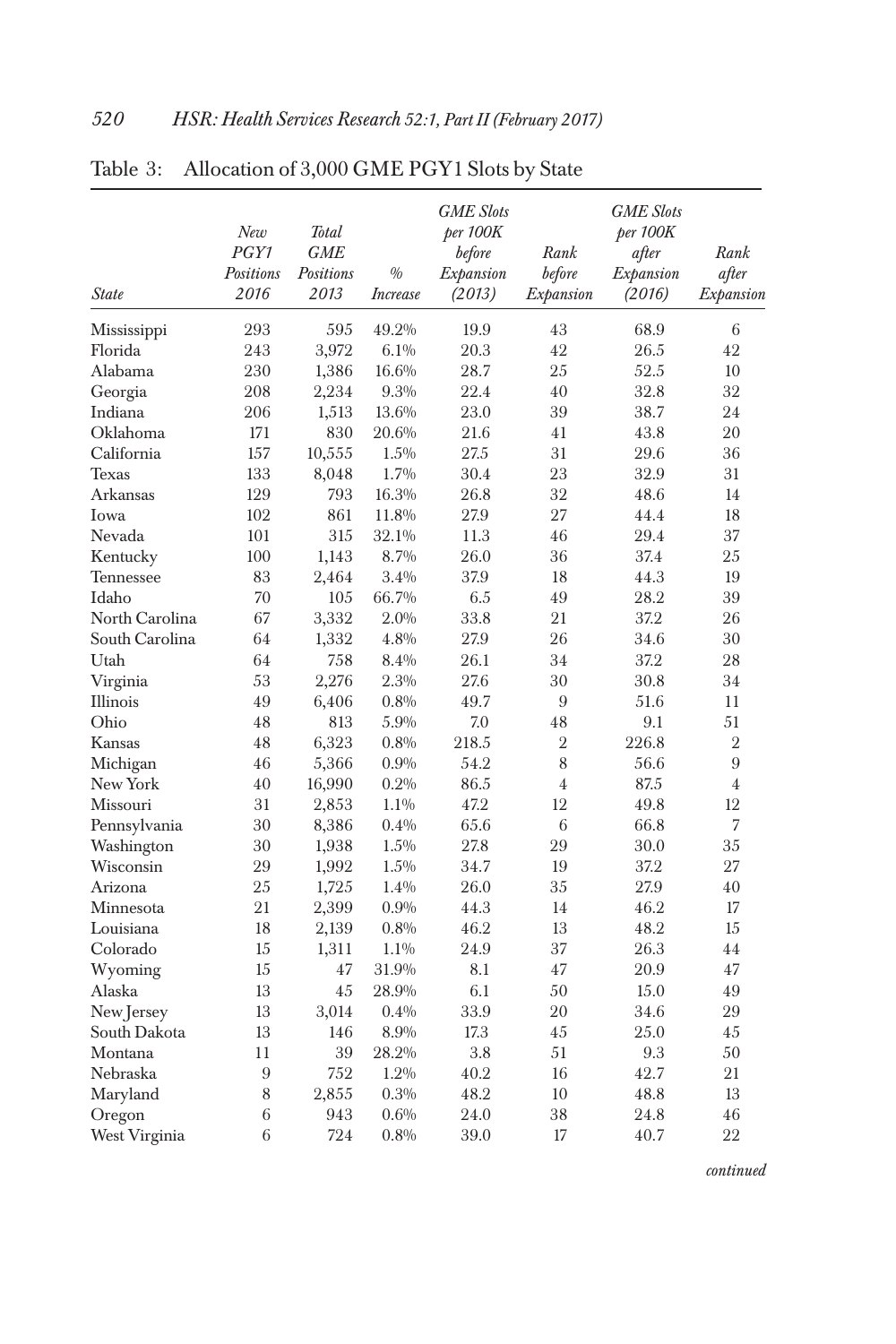| <b>State</b>            | New<br>PGY1<br>Positions<br>2016 | <b>Total</b><br><b>GME</b><br><b>Positions</b><br>2013 | $\%$<br><i>Increase</i> | <b>GME Slots</b><br>per 100K<br>before<br>Expansion<br>(2013) | Rank<br>before<br>Expansion | <b>GME Slots</b><br>per 100K<br>after<br>Expansion<br>(2016) | Rank<br>after<br>Expansion |
|-------------------------|----------------------------------|--------------------------------------------------------|-------------------------|---------------------------------------------------------------|-----------------------------|--------------------------------------------------------------|----------------------------|
| Massachusetts           | $\overline{2}$                   | 5,885                                                  | $0.0\%$                 | 87.9                                                          | 3                           | 88.1                                                         | 3                          |
| Connecticut             | $\theta$                         | 2,332                                                  | $0.0\%$                 | 64.8                                                          | 7                           | 64.8                                                         | 8                          |
| Delaware                | $\theta$                         | 374                                                    | $0.0\%$                 | 40.4                                                          | 15                          | 40.4                                                         | 23                         |
| Hawaii                  | $\theta$                         | 391                                                    | $0.0\%$                 | 27.8                                                          | 28                          | 27.8                                                         | 41                         |
| Maine                   | $\theta$                         | 350                                                    | $0.0\%$                 | 26.3                                                          | 33                          | 26.3                                                         | 43                         |
| <b>New</b><br>Hampshire | $\Omega$                         | 418                                                    | $0.0\%$                 | 31.6                                                          | 22                          | 31.6                                                         | 33                         |
| New Mexico              | $\theta$                         | 600                                                    | $0.0\%$                 | 28.8                                                          | 24                          | 28.8                                                         | 38                         |
| North Dakota            | $\theta$                         | 139                                                    | $0.0\%$                 | 19.2                                                          | 44                          | 19.2                                                         | 48                         |
| Rhode Island            | $\theta$                         | 810                                                    | $0.0\%$                 | 77.0                                                          | 5                           | 77.0                                                         | 5                          |
| Vermont                 | $\theta$                         | 299                                                    | $0.0\%$                 | 47.7                                                          | 11                          | 47.7                                                         | 16                         |
| Washington, DC          | $\mathbf{0}$                     | 1,780                                                  | $0.0\%$                 | 275.4                                                         | 1                           | 275.4                                                        | 1                          |
| Total                   | 3,000                            | 123,096                                                | 2.4%                    | 38.9                                                          |                             | 43.7                                                         |                            |

Table 3: Continued

## DISCUSSION

The goal of this analysis was to outline a methodology using a case example of how a workforce projection model could be used to allocate the proposed 3,000 new positions over 5 years by state and specialty to address population health needs. This is an important contribution to the field because numerous stakeholders, including the Institute of Medicine (2014), the Macy Foundation (Weinstein 2011), the Medicare Payment Advisory Commission, and the Council on Graduate Medical Education (2013), have called for a better link between GME investments and population health needs.

The methodology generally produced results consistent with current proposals and research. The findings suggest targeting training toward first certificate specialties of family medicine, internal medicine, general pediatrics, emergency medicine, general surgery, and psychiatry (American Academy of Family Physicians 2014). The data also point toward expanding training in cardiology, which other researchers have attributed to the growing demand for health care services by an aging population with increased chronic disease (Dall et al. 2013). States with poor health outcomes (Arkansas, Mississippi, and Alabama); large, growing populations (Texas and California); and older populations (Florida) were allocated a significant share of the 3,000 PGY1 slots. The results also suggest the need to expand GME in Western states with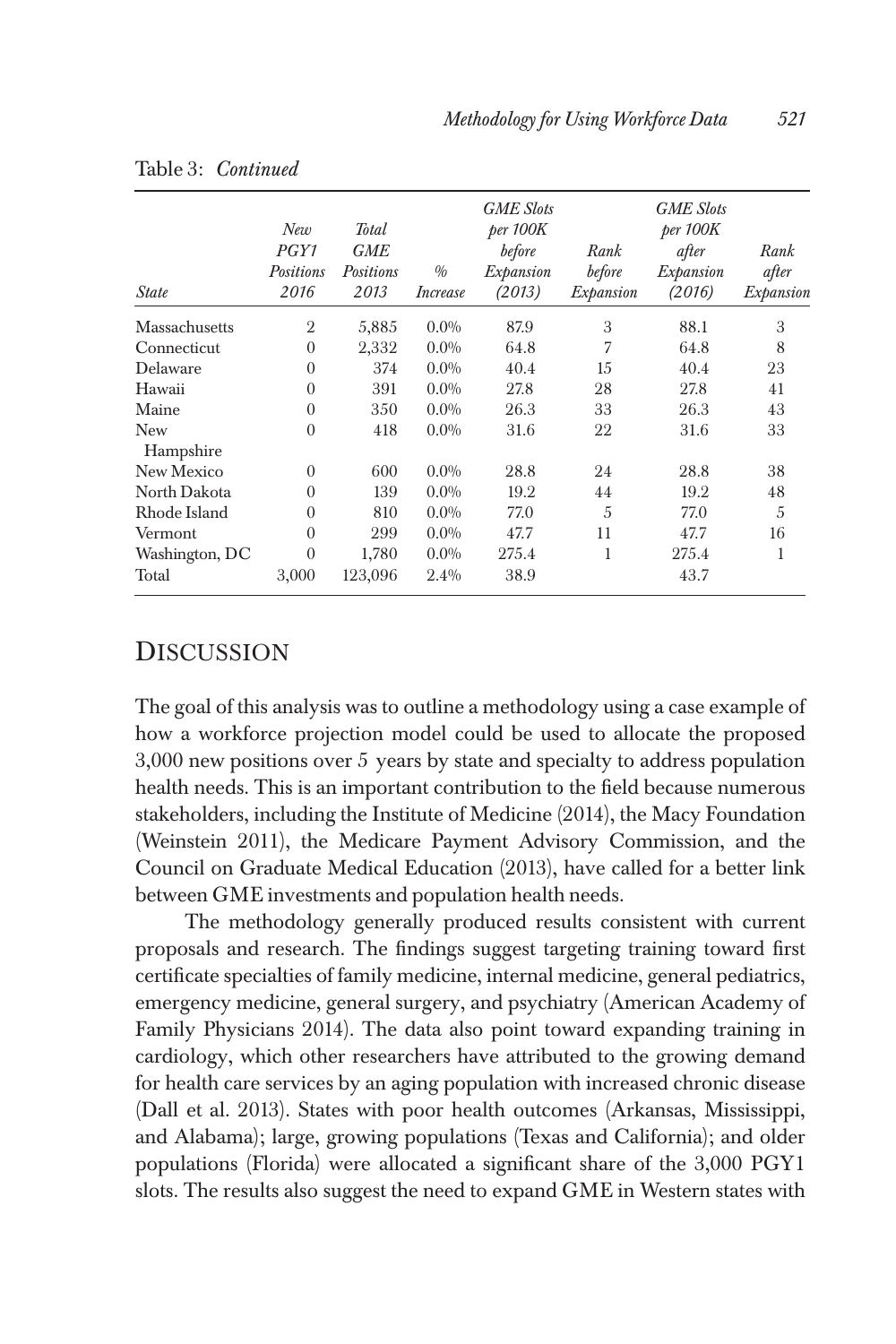Figure 2: Shortage/Surplus Ratio before and after Allocating 15,000 New PGY1 Slots, All Visits, United States, 2026

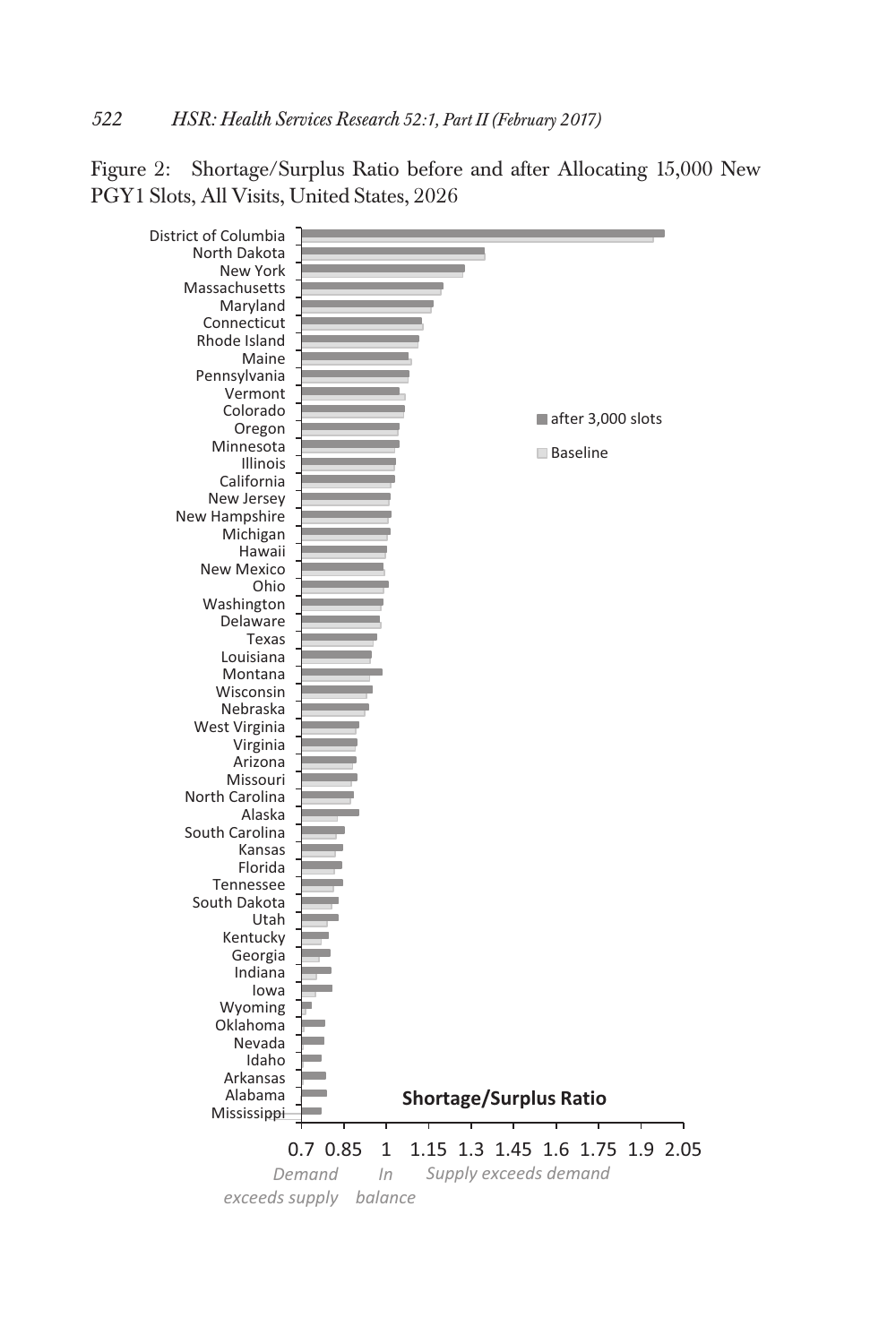relatively low physician and resident supply such as Idaho, Wyoming, Montana, Alaska, and Nevada. These findings are consistent with Mullan, Chen, and Steinmetz's analysis (2013) that used Medicare Cost reports to highlight geographic imbalances in the distribution of GME positions and funding relative to population.

The methodology produced some unexpected findings. No new positions were allocated to allergy/immunology or to Maine, Hawaii, New Mexico, or North Dakota. A relatively large number of positions were allocated to Iowa. When workforce models produce unexpected results, it may be due to a lack of good data on factors such as how FTE varies by age, gender, and specialty or a lack of information about how different specialty configurations handle different types of patient visits in different states. Nonintuitive findings can also help uncover unexpected information about the types of health care services and physician specialties that will be in shortage in the future. For this reason, expert panels of stakeholders need to be assembled to interpret the validity of the data, the modeling assumptions, and the outcomes of the model. For example, the model suggested that a large percentage growth in pediatric surgical and nonsurgical specialties was needed to address a maldistribution of providers, a finding that expert advisors could challenge if they viewed that patients should be willing to travel for specialized pediatric care. They might also have concerns that expansions in pediatric subspecialties would not address maldistribution if residents trained in shortage locations and then moved to places with an adequate supply. Advisory panel members would also need to have a deep understanding of residency training in the states under discussion to deliberate about whether a state has the capacity to expand training in the specialties suggested by the data. If a state has few or no residency programs in a needed specialty, they may not be able to develop a quality training program. Another consideration is whether positions if opened in a particular specialty or state would fill.

Important differences exist between states in the specialty mix of physicians. Expert panels could adapt the plasticity matrix to fit local labor markets so that a state could address, for example, demand for endocrinology visits by deploying more family physicians or internists instead of endocrinologists. Such an approach would have to balance differing opinions from different specialties about which specialties should be used to address which shortages.

The model's plasticity matrix is based on data about how visits are currently distributed across specialties, which is likely to change with new care delivery and payment models. Experts might want to adjust the matrix to incorporate different assumptions about the balance of care provided by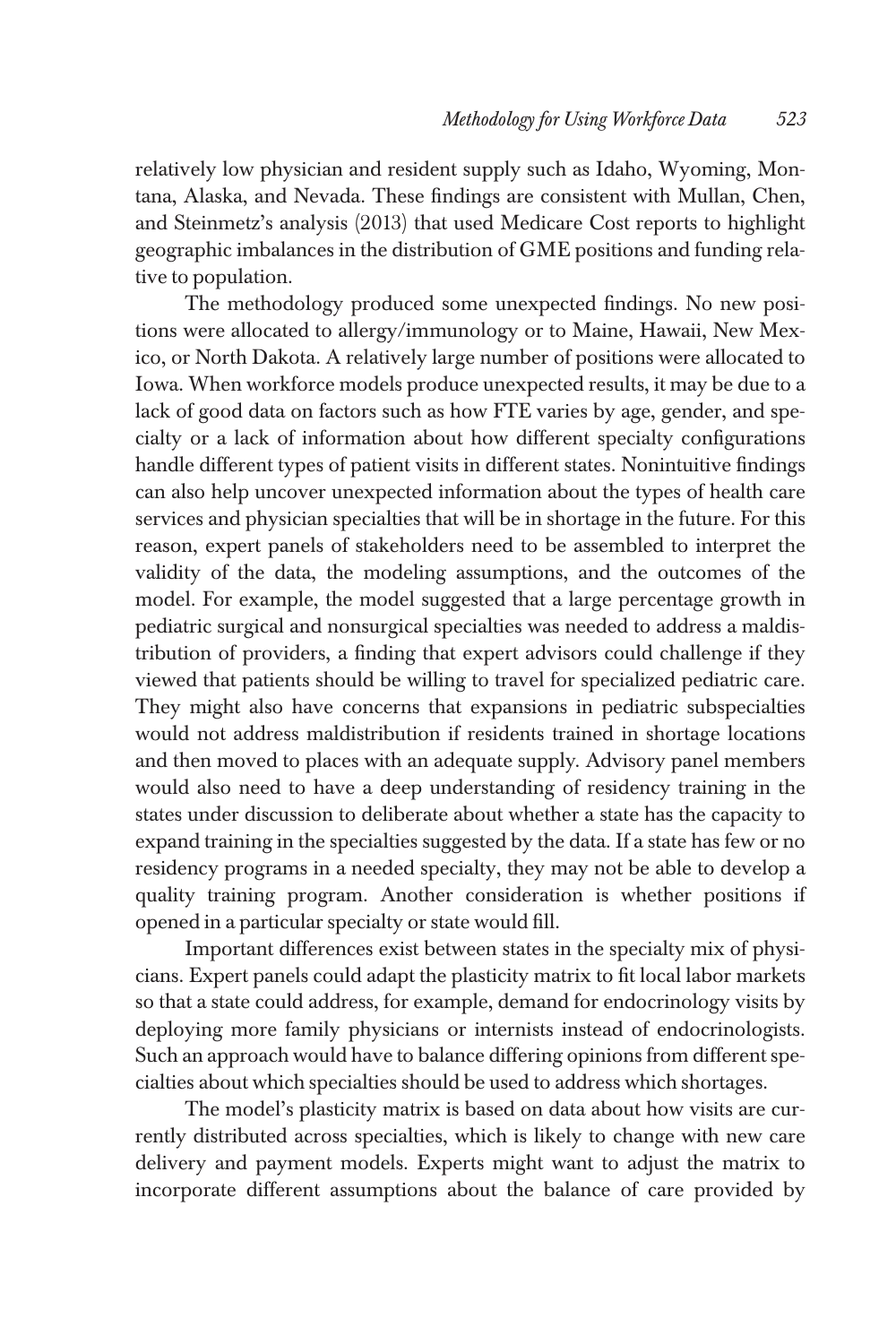generalists and specialists and to account for care provided by nurse practitioners (NPs), physician assistants (PAs), and other health care providers. Although the model's plasticity matrix accounts for care currently provided by NPs and PAs, the number of NPs and PAs in the workforce is increasingly rapidly. If NPs and PAs take on an increasing amount of care previously provided by physicians, the number of GME positions needed to address shortages will be lower.

Important technical challenges exist in using a methodology such as the one suggested in this analysis. Medicare caps would have to be adjusted to permit the expansions. New training programs would need time to recruit new faculty and residents and secure accreditation by the Accreditation Council for Graduate Medical Education (ACGME). The model's plasticity matrix, utilization, and supply data would need to be updated regularly to capture changes in factors affecting the supply and demand for health care services.

The methodology described in this paper has some important extensions. The model could be used to estimate the effect that changes in the number and type of residents by specialty and state would have on the future physician workforce. The model could be used to simulate how expanding residency positions in one state would affect the numbers of physicians in other states; as Figure 2 shows, expanding residency positions in high-need states will also result in increases in already well-supplied states. This analysis assumed that any expansion of GME slots would occur by adding new positions rather than distributing existing positions. The methodology could be easily extended to identify which GME slots could be withdrawn from oversupplied states and specialties to create training slots in other states and specialties. To do this, states and specialties with shortage/surplus ratios well above 1.5 could have positions withdrawn and redistributed to states facing shortages. Such an approach would have to be guided by an expert advisory panel that could make decisions about how the redistributions would affect the donating and receiving states and specialties.

### **CONCLUSION**

This analysis has proposed an objective, evidence-based methodology for allocating GME positions that could be used as the starting point for discussions about GME expansion or redistribution. With the increased focus nationally and across states on better aligning GME training with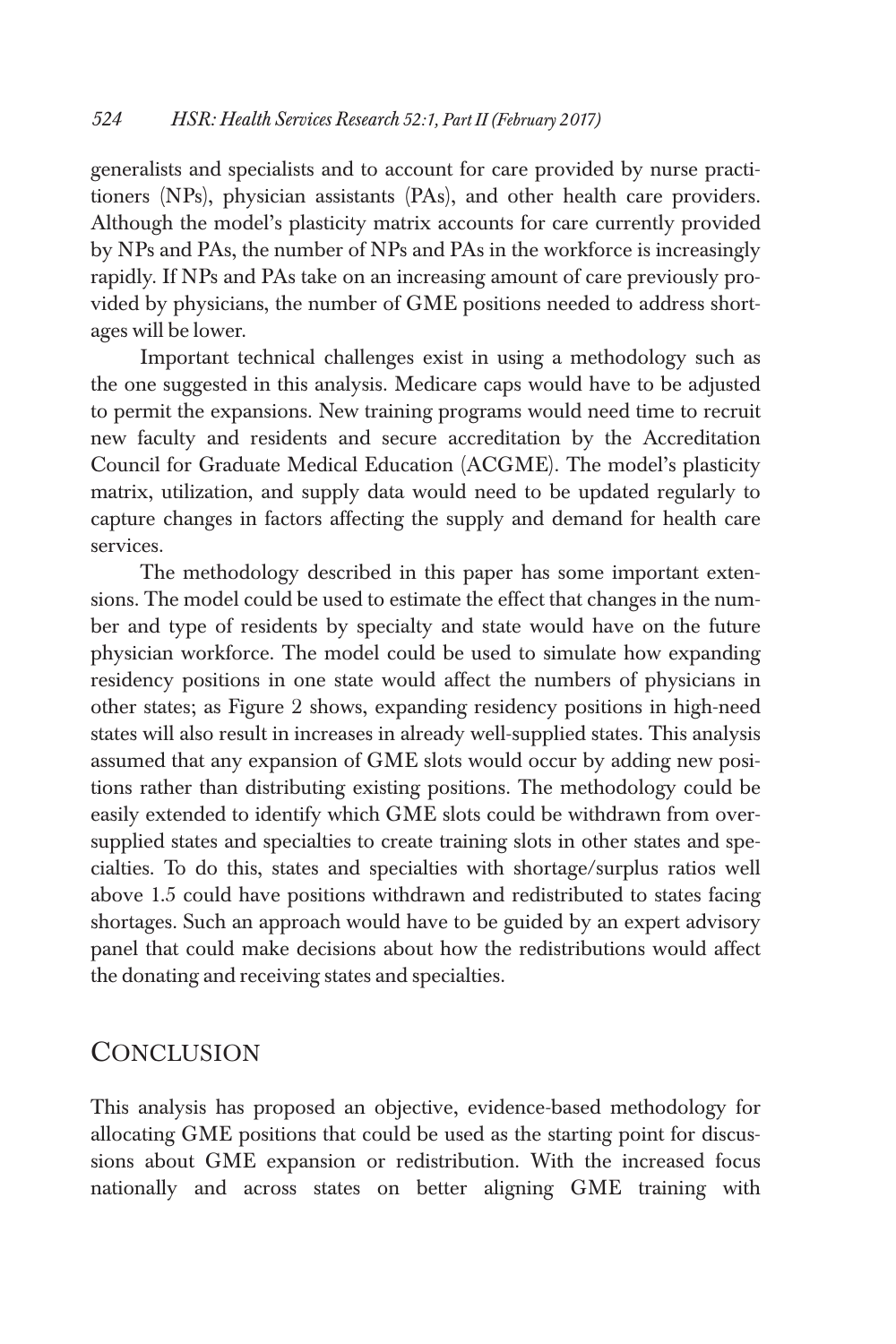population health needs, there is a need to convene workforce stakeholders —physicians, training programs, policy makers, hospitals, and others—to use data, in concert with expert judgment, to target publicly funded GME to where it is most needed. In the absence of workforce data, we risk continued imbalance in the distribution of GME toward states that have a comparative advantage in Medicare funding and substantial residency training capacity (Mullan, Chen, and Steinmetz 2013). Incremental efforts to redistribute GME toward needed geographies and specialties have proven ineffectual (Chen et al. 2013), and the current "hands-off" approach has not produced the workforce needed to meet the nation's health care needs. The methodology proposed in this paper provides a way forward in making better use of workforce data to guide regional, state, and national investments in our future physician workforce.

#### ACKNOWLEDGMENTS

Joint Acknowledgment/Disclosure Statement: This work was funded through a HRSA Cooperative Agreement U81HP26495-01-00: Health Workforce Research Centers Program.

Disclosures: None. Disclaimer: None.

## **NOTES**

- 1. The model was developed under a grant from The Physicians Foundation, Inc., and is available at<https://www2.shepscenter.unc.edu/workforce/model.php>
- 2.<https://www2.shepscenter.unc.edu/workforce/about.php>
- 3. The methodology contains two basic components: the first component assesses shortages by matching supply to demand; the second component uses these calculations to determine the number of GME positions needed by specialty and state to address shortages. The methodology's first component allows the number of visits to vary by specialty based on data from MGMA and MEPS. However, once shortages are estimated, we then use a simplistic calculation of 2,750 visits per FTE in the second component of the methodology to determine how many physicians will be needed by specialty and state to address these shortages. This is an attempt to simplify the calculations to make the methodology easier to describe and understand but could be modified. Similarly, FTE varies by age, gender, and specialty in the first component of the methodology but is simplified to .6 in the second component.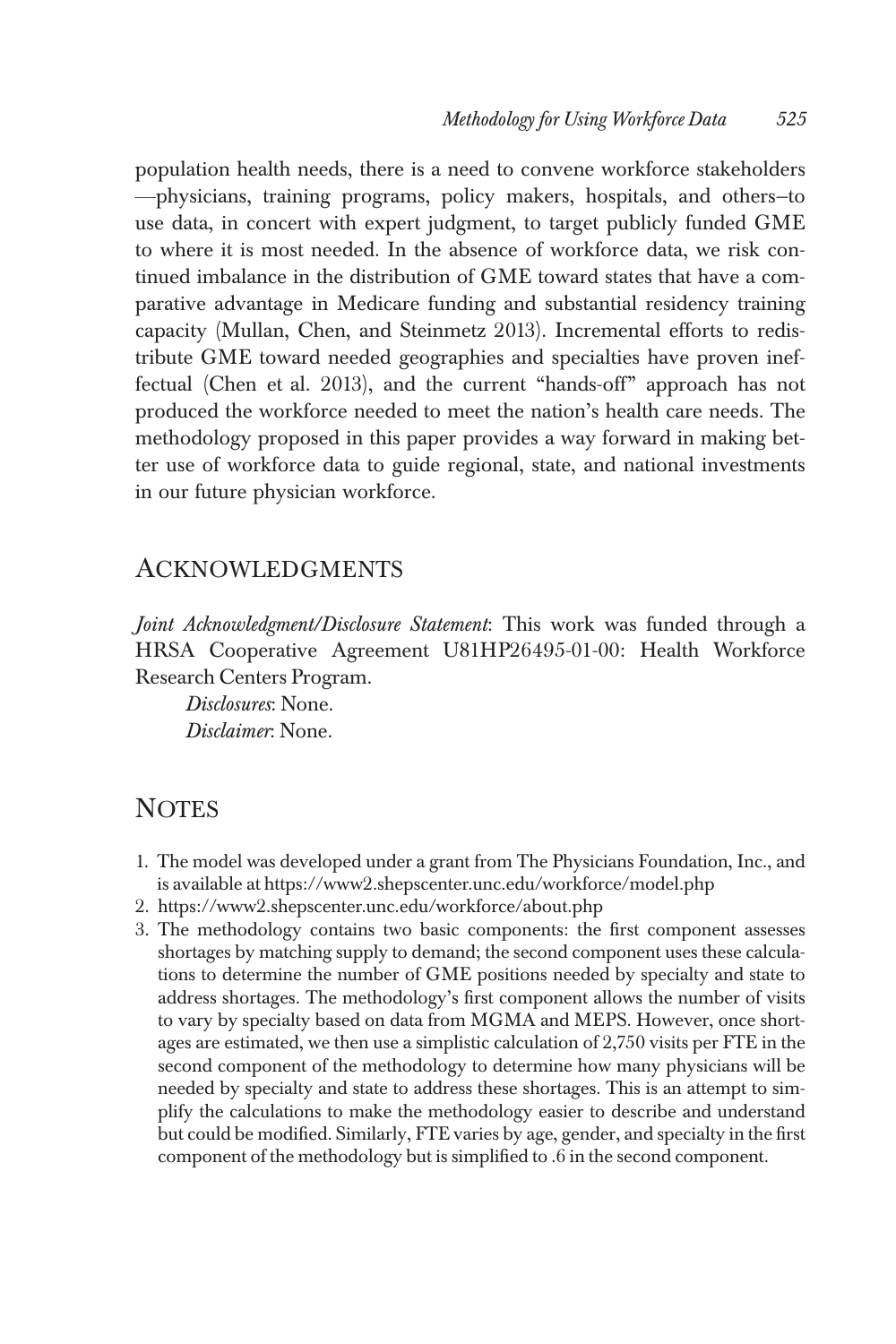## **REFERENCES**

- American Academy of Family Physicians. 2014. "Aligning Resources, Increasing Accountability, and Delivering a Primary Care Physician Workforce for America" [accessed on February 29, 2016]. Available at [http://www.aafp.org/dam/](http://www.aafp.org/dam/AAFP/documents/advocacy/workforce/gme/FullGME-090914.pdf) [AAFP/documents/advocacy/workforce/gme/FullGME-090914.pdf](http://www.aafp.org/dam/AAFP/documents/advocacy/workforce/gme/FullGME-090914.pdf)
- Brady, K., and C. McMorris Rodgers. 2015. "Brady and McMorris Letter to Government Accountability Office (GAO) on Graduate Medical Education (GME)" [accessed on February 29, 2016]. Available at [http://kevinbradyforms.house.](http://kevinbradyforms.house.gov/uploadedfiles/brady_mcmorris-rodgers_letter.pdf) [gov/uploadedfiles/brady\\_mcmorris-rodgers\\_letter.pdf](http://kevinbradyforms.house.gov/uploadedfiles/brady_mcmorris-rodgers_letter.pdf)
- Branswell, H. 2015. "Who Will Manage Outbreaks? A Crisis Looms for Infectious Disease Specialists." StatNews [accessed on February 29, 2016]. Available at [http://](http://www.statnews.com/2015/12/08/infectious-disease-match-day/) [www.statnews.com/2015/12/08/infectious-disease-match-day/](http://www.statnews.com/2015/12/08/infectious-disease-match-day/)
- Chen, C., I. Xierali, K. Piwnica-Worms, and R. Phillips. 2013. "The Redistribution of Graduate Medical Education Positions in 2005 Failed to Boost Primary Care or Rural Training." Health Affairs (Project Hope) 32 (1): 102–10.
- Council on Graduate Medical Education, (COGME). 2013. "Twenty-First Report. Improving Value in Graduate Medical Education" [accessed on February 29, 2016]. Available at [http://www.hrsa.gov/advisorycommittees/bhpradvisory/](http://www.hrsa.gov/advisorycommittees/bhpradvisory/cogme/Reports/twentyfirstreport.pdf) [cogme/Reports/twentyfirstreport.pdf](http://www.hrsa.gov/advisorycommittees/bhpradvisory/cogme/Reports/twentyfirstreport.pdf)
- Dall, T. M., P. D. Gallo, R. Chakrabarti, T. West, A. P. Semilla, and M. V. Storm. 2013. "An Aging Population and Growing Disease Burden Will Require a Large and Specialized Health Care Workforce by 2025." Health Affairs (Project Hope) 32  $(11): 2013 - 20.$
- Dall, T., T. West, R. Chakrabarti, and W. Iacobucci. 2015. The Complexities of Physician Supply and Demand: Projections From 2013 to 2025. Washington, DC: IHS.
- Gresenz, C. R., D. I. Auerbach, and F. Duarte. 2013. "Opportunities and Challenges in Supply-Side Simulation: Physician-Based Models." Health Services Research 48 (2pt2): 696–712.
- Grover, A., J. M. Orlowski, and C. E. Erikson. 2016. "The Nation's Physician Workforce and Future Challenges." The American Journal of the Medical Sciences 351 (1): 11.
- Holmes, A. V., W. L. Cull, and R. R. Socolar. 2005. "Part-Time Residency in Pediatrics: Description of Current Practice." Pediatrics 116 (1): 32–7.
- Holmes, G. M., M. Morrison, D. E. Pathman, and E. Fraher. 2013. "The Contribution of 'Plasticity' to Modeling How a Community's Need for Health Care Services Can Be Met by Different Configurations of Physicians." Academic Medicine: Journal of the Association of American Medical Colleges 88 (12): 1877–82.
- Institute of Medicine (IOM). 2014. Graduate Medical Education That Meets the Nation's Health Needs. Washington, DC: The National Academies Press.
- Jolly, P., C. Erikson, and G. Garrison. 2013. "U.S. Graduate Medical Education and Physician Specialty Choice." Academic Medicine: Journal of the Association of American Medical Colleges 88 (4): 468–74.
- Jolly, P., T. Lischka, and H. Sondheimer. 2015. "Numbers of MD and DO Graduates in Graduate Medical Education Programs Accredited by the Accreditation Council for Graduate Medical Education and the American Osteopathic Association."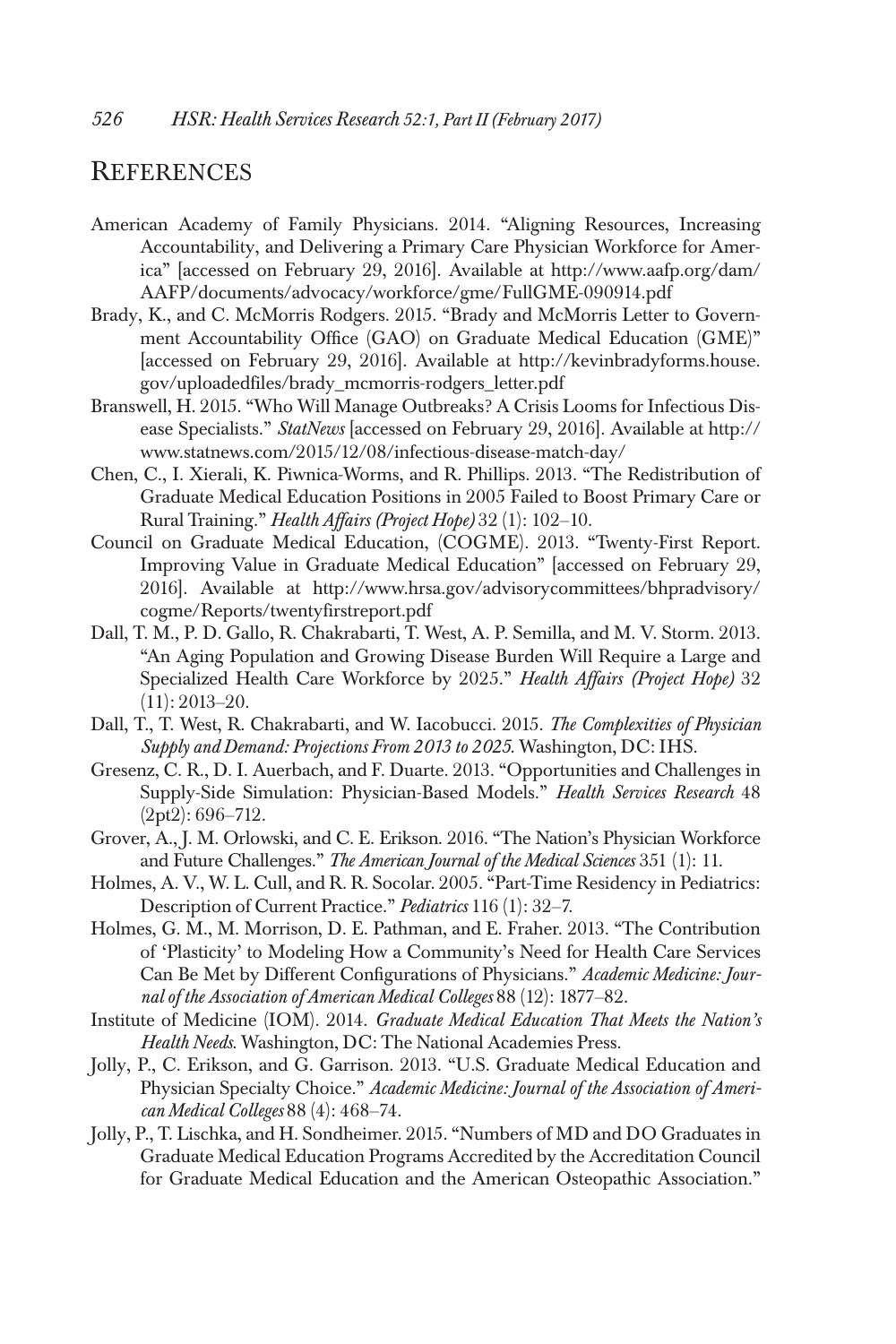Academic Medicine: Journal of the Association of American Medical Colleges 90 (7): 970–4.

- Medical Group Management Association. 2012. MGMA Physician Compensation and Production Survey: 2012 Report Based on 2011 Data.
- Mullan, F., C. Chen, and E. Steinmetz. 2013. "The Geography of Graduate Medical Education: Imbalances Signal Need for New Distribution Policies." Health Affairs (Project Hope) 32 (11): 1914–21.
- Mullan, F., E. Salsberg, and K. Weider. 2015. "Why a GME Squeeze Is Unlikely." New England Journal of Medicine 373 (25): 2397–9.
- ProximityOne. 2015. "2030 Annual Demographic-Economic Estimates and Projections 2010–2030" [accessed on February 29, 2016]. Available at [http://proximity](http://proximityone.com/dataresources/guide/index.html?dr_outlook_2030.htm) [one.com/dataresources/guide/index.html?dr\\_outlook\\_2030.htm](http://proximityone.com/dataresources/guide/index.html?dr_outlook_2030.htm)
- Rao, J. 2003. Small Area Estimation. Hoboken, NJ: Wiley.
- Resident Physician Shortage Reduction Act, H.R.2124/S.1148, 114th Congress. 2015.
- Saalwachter, A. R., J. A. Freischlag, and R. G. Sawyer. 2006. "Part-Time Training in General Surgery: Results of a Web-Based Survey." Archives of Surgery 141 (10): 977–82.
- Staiger, D. O., D. I. Auerbach, and P. I. Buerhaus. 2009. "Comparison of Physician Workforce Estimates and Supply Projections." *JAMA* 302 (15): 1674–80.
- Training Tomorrow's Doctors Today Act, H.R.1201, 113th Congress (2013). 2013.
- United Health Foundation. 2016. "America's Health Rankings State Information" [accessed on February 29, 2016]. Available at [http://www.americashealthrank](http://www.americashealthrankings.org/states) [ings.org/states](http://www.americashealthrankings.org/states)
- University of Wisconsin Population Health Institute. 2015. "2014 County Health Rankings National Data" [accessed on February 29, 2016]. Available at [http://www.](http://www.countyhealthrankings.org/rankings/data) [countyhealthrankings.org/rankings/data](http://www.countyhealthrankings.org/rankings/data)
- U.S. Census Bureau. 2013. "Model-Based Small Area Health Insurance Estimates (SAHIE) for Counties and States" [accessed on February 29, 2016]. Available at <http://www.census.gov/did/www/sahie/>
- U.S. Census Bureau. 2014. "Model-Based Small Area Income & Poverty Estimates (SAIPE) for School Districts, Counties, and States" [accessed on February 29, 2016]. Available at<http://www.census.gov/did/www/saipe/>
- Weinstein, D. 2011. "Ensuring an Effective Physician Workforce for America: Recommendations for Reforming Graduate Medical Education to Meet the Needs of the Public." Proceedings of the Second of Two Conferences on the Content and Format of GME. Atlanta, GA: Josiah Macy Jr. Foundation.
- Williams Jr, T. E., B. Satiani, A. Thomas, and E. C. Ellison. 2009. "The Impending Shortage and the Estimated Cost of Training the Future Surgical Workforce." Annals of Surgery 250 (4): 590–7.